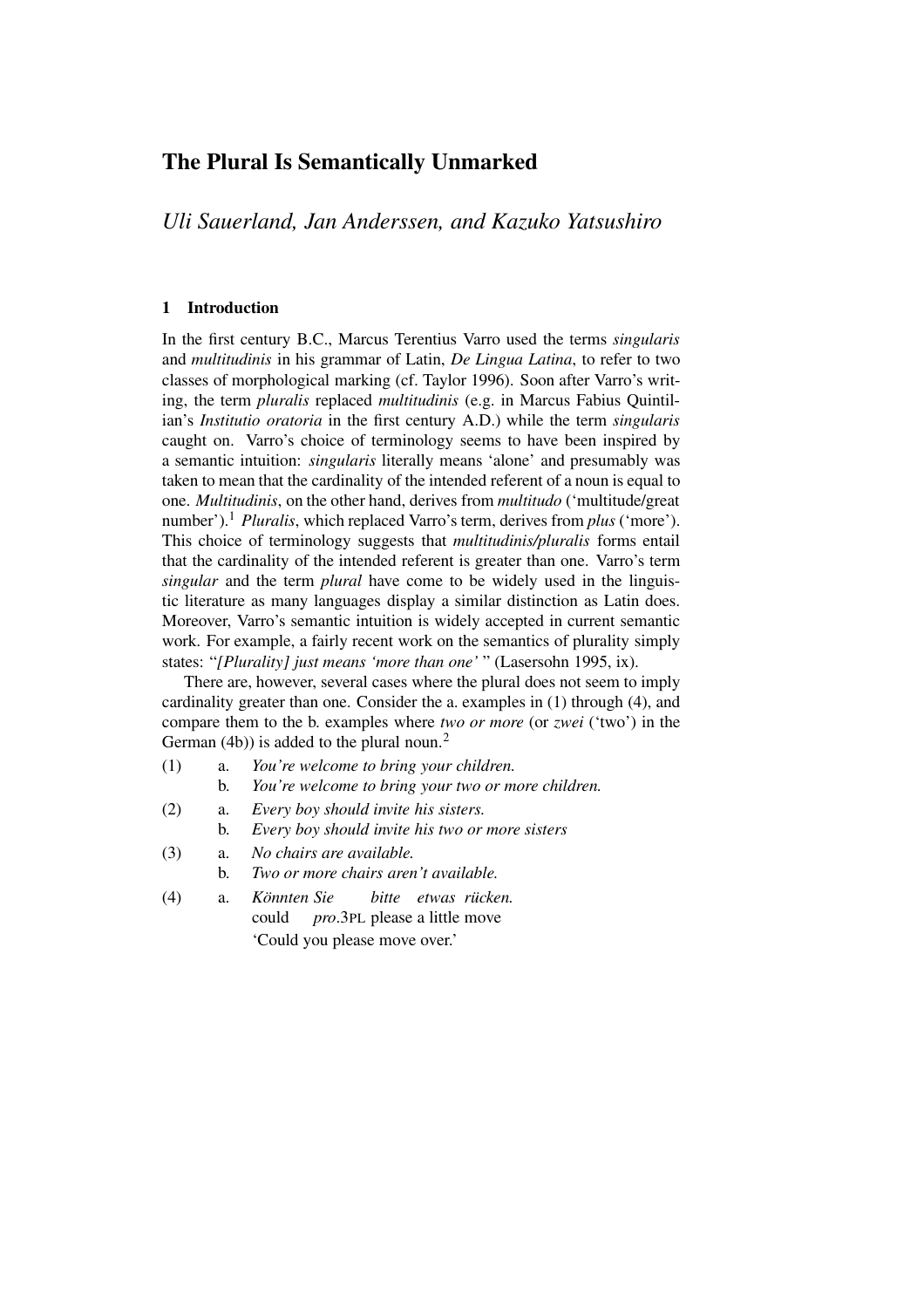b. *Könnten Sie* could *pro*.3PL two please a little move *zwei bitte etwas rücken.* 'Could you two please move over.'

Each of these pairs shows that the plural does not mean the same as explicitly adding *two or more*: in (1), the plural in (a) can be used if the speaker is unsure about the number of children of the addressee, but to use the (b)-sentence the speaker has to be sure that the addressee have two or more children. In (2), the plural in (a) only requires that some of the boys have more than one sister, while *two or more* in (b) requires that all have more than one. In (3), the plural in (a) excludes even the availability of one chair, while *two or more* as in (b) actually implicates the availability of one chair. Finally, (4a) shows that the plural pronoun *sie* in German can be used to address a single individual, but this is impossible in (4b) where *zwei* ('two') is added. The phenomena illustrated in (1) through (4) are problems for Varro's semantics of the plural.

In this paper, we call Varro's theory and its modern descendants the *Strong Theory* of the plural. We argue instead for the *Weak Theory*, where the meaning of the plural is strictly weaker than that of the singular. In the weak theory, pragmatic principles block the use of the plural in cases where the singular is appropriate, rather than its inherent semantic content. We are not the first to propose that Varro's strong theory be replaced by some version of the weak theory. However, previous writers focus on the problem the strong theory has with the determiner *no* illustrated by (3) (Hoeksema 1983; van Eijck 1983; Schwarzschild 1996; Beck and Sauerland 2000). A fellow Roman, Chierchia (1998), defends Varro's strong theory against this particular criticism. Namely, Chierchia proposes to simply change the semantics of *no* in such a way that the plural *no chairs* (and also the singular *no chair*) are equivalent to *no chair or chairs*. In this paper, however, we show a set of other arguments for the weak theory from several different kinds of evidence. In the process, we also spell out the weak theory in more detail than what previous research has accomplished.

Our arguments also show how several different types of evidence can be brought to bear on the same linguistic issue. In particular, we present evidence from adult competence in sections 3, 4, and 5, evidence from child performance in 6, and evidence from adult performance in 7. In section 2, though, we spell out the two accounts that we compare.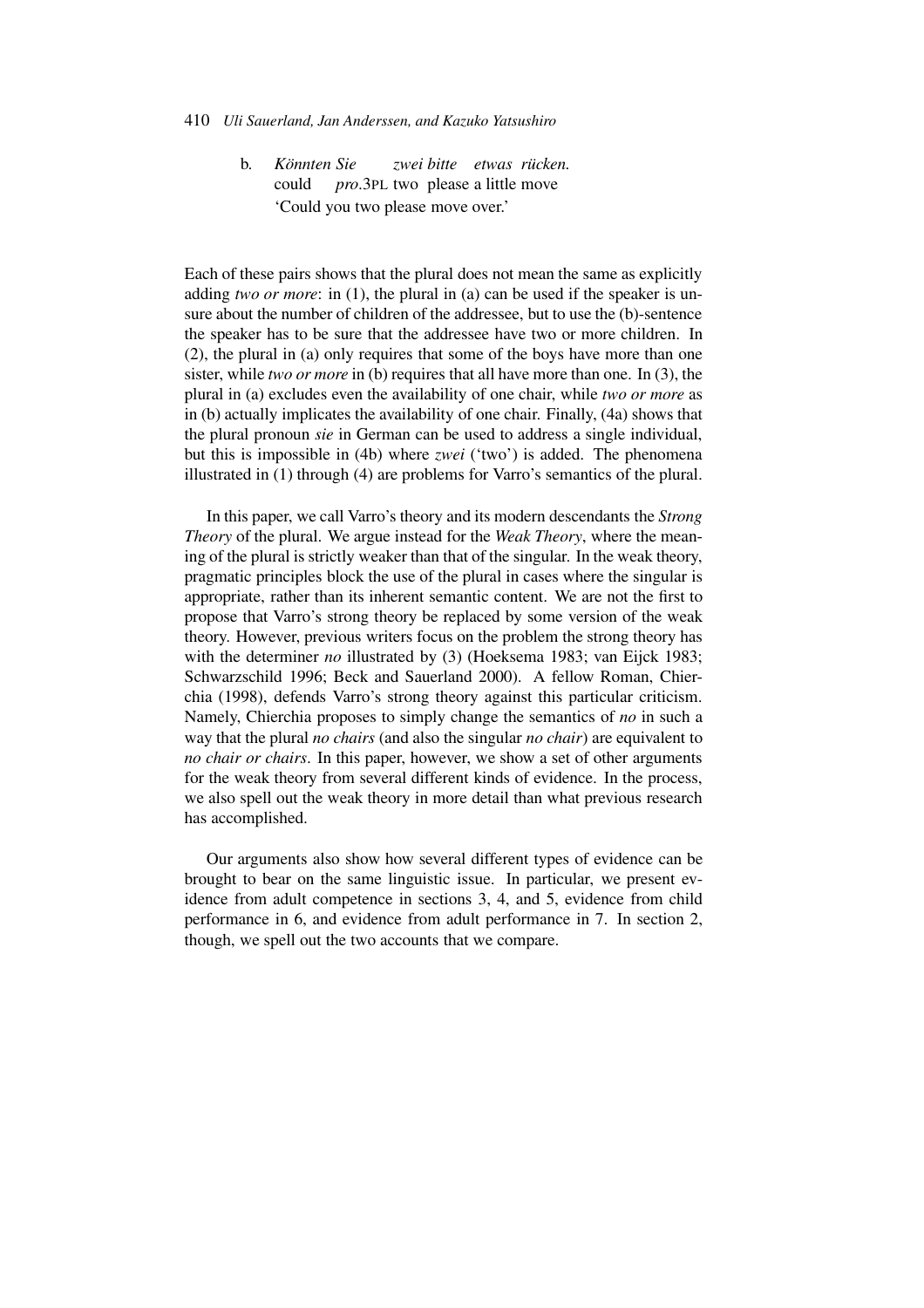### **2 Two theories of the plural**

In this section, we spell out the two accounts of number we compare; the strong and weak theory. We will then compare these two accounts in the following sections.

For concreteness, we adopt the proposal argued for in Sauerland (2003) that agreement features express presuppositions and are interpreted in a separate lexical head, φ, that takes DP as its complement. Sauerland (2003) shows that number marking on the common noun itself cannot be assigned an interpretation, and argues that number marking on nouns, as well as on determiners, adjectives, and verbs, is the reflex of syntactic agreement with number marking in φ. In this theory, the interpretation of feature singular is the purely presuppositional requirement that its complement refer to a single atomic entity.

(5)  $\left[\sin\left(\frac{x}{x}\right)\right]$  is defined only if  $\#x = 1$  $[\sin(G)](x) = x$  wherever it is defined

We assume here that entities are conceptualized in a way that can be captured by the mereological notions *atom* and *part of* (we leave mass nouns for future research). For example, John is conceptualized as a single atomic entity, while John and Bill are conceptualized as a non-atomic entity that has the two atomic parts that correspond to John and Bill and no other parts. We assume that the operator # gives the number of atomic parts of an entity.

The semantics of the plural is the only place in which the strong and weak theory differ. The strong theory amounts to the semantics in (6).

(6) [[PLUR]](*x*) is defined only if  $\#x > 1$  $[PLUR](x) = x$  wherever it is defined

The weak theory, on the other hand, assumes that the plural has no presupposition. The lexical entry in (7) captures this proposal.

(7)  $[PLUR](x)$  is always defined  $[PLUR](x) = x$  wherever it is defined

On the weak theory the distribution of the plural feature is therefore not restricted by an inherent presupposition, but by pragmatics. In particular, Heim (1991) argues for the principle *Maximize Presupposition* which can be directly applied in this case. Heim's principle requires that, of two alternative morphemes, the one that has a stronger presupposition must be used whenever its presupposition is satisfied. This principle does not apply to singular and plural when the strong theory of the plural is adopted because the presuppositions are mutually exclusive. But on the weak theory of the plural,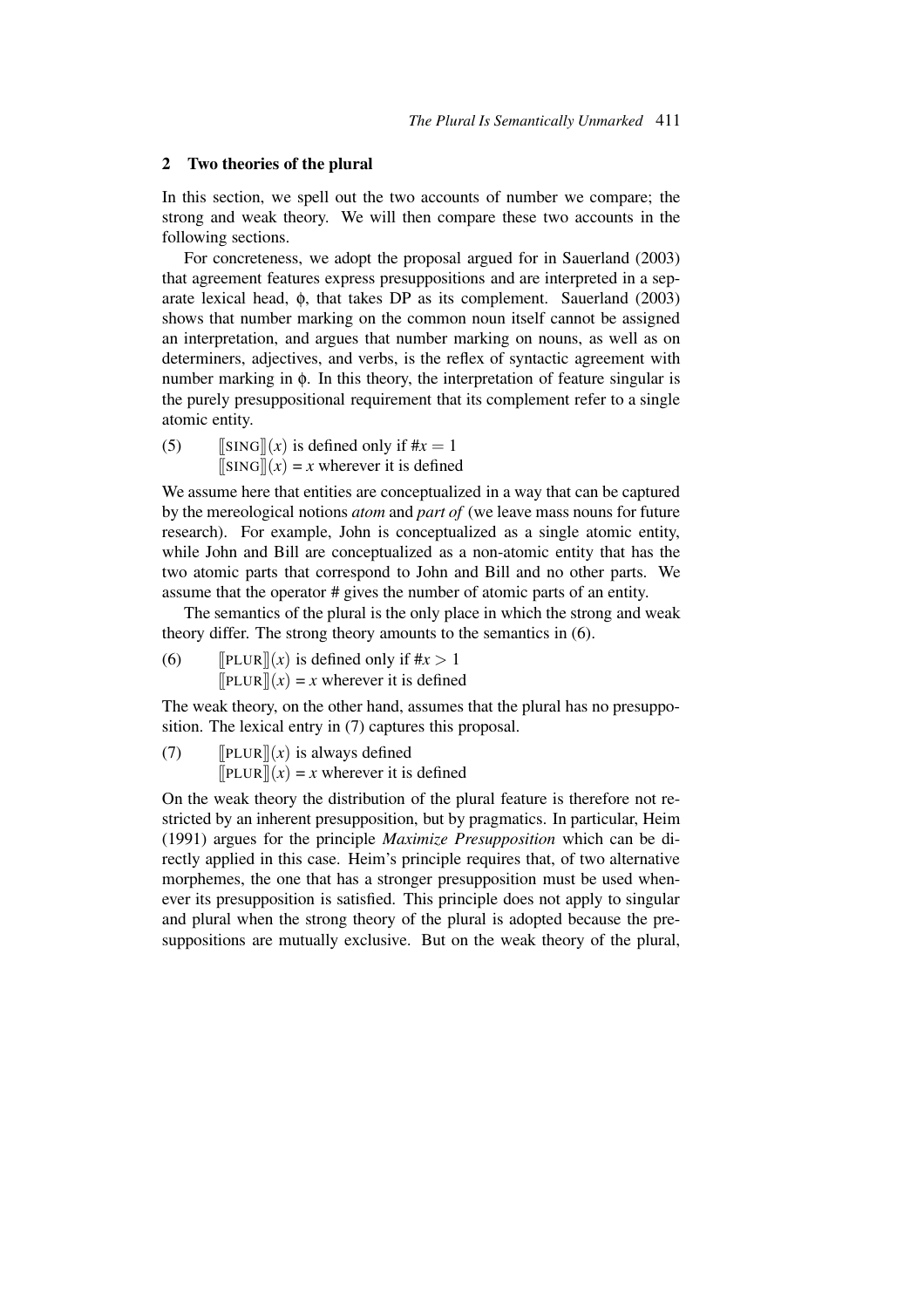the principle applies since the presupposition of the plural is strictly weaker than that of the singular: any entity  $x$  that satisfies the presupposition of SING also satisfies the vacuous presupposition of PLUR. We derive the following corollary of maximize presupposition for number: use the plural only if the singular is blocked. One consideration that can block the singular is, of course, if the referent is non-singular.

Consider the examples in (8) for an illustration of both the weak and the strong theory.

(8) a. *The boy, Kai, smiles.*

b. *The boys, Kai and Hannes, smile.*

On the versions we are considering both accounts assume that the syntactic structure of the subject in (8) is the following, with the appropriate number marking in φ:



Following Sauerland (2003), we assume that the NP *\*boy* in (8) is the numberneutral predicate that is true of any entity that has at least one boy as its part and exclusively boys as its parts. The definite determiner *the* picks out the maximal entity satisfying its complement. If only Kai is salient, as in (8a), the DP therefore refers to Kai. Since Kai is conceptualized as an atom, the presupposition of the singular is satisfied, and singular marking is therefore possible in this situation. Furthermore, plural marking is predicted to be semantically anomalous. On the strong theory, PLUR would presuppose that Kai contains more than one atom, which is not the case. On the weak theory, on the other hand, the presupposition of PLUR is satisfied, but PLUR can only be used if presupposition of the singular is not also satisfied. However, the presupposition of SING is satisfied in (8a) and therefore use of PLUR is anomalous. In (8b), on the other hand, two boys are salient and therefore the DP-constituent in the structure above refers to the plurality that has these two boys as its atomic parts. Since the plurality of Kai and Hannes itself is not an atom, the presupposition of SING is not satisfied in this case. The plural, however, can occur in φ: on the strong theory, this follows because the pre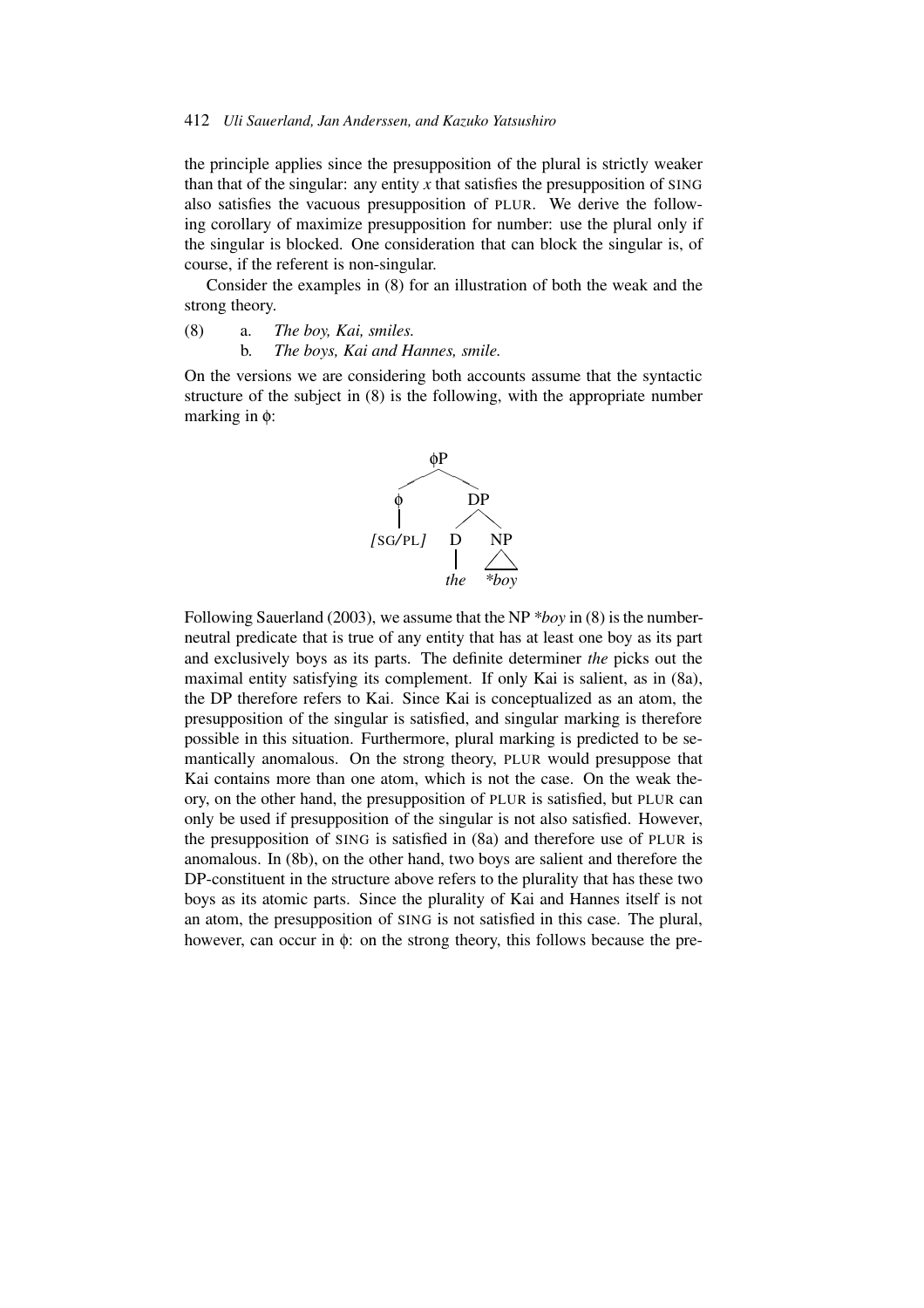supposition of PLUR is satisfied, and on the weak theory it follows from the fact that SING is blocked.

# **3 Mixed reference**

Consider the following scenario. You are inviting an old friend who you have not seen in years. You heard that he has a family now, but you have no idea how many children he has. In this scenario, you could use the plural as in (9a), but the singular in (9b) would be odd. You could also use the disjunction in  $(9c)$ , but this seems less natural than  $(9a)$ .<sup>3</sup>

- (9) a. *You are welcome to bring your children.* b. *#You are welcome to bring your child.*
	- c. *You are welcome to bring your child or your children.*

In this scenario, if your friend happened to have only one child, he would naturally assume that he may bring his child.

Consider also the difference between (10a) and (10b). If the plural leads to a presupposition that you have more than one child, only the conditional in (10b) should block the projection of this presupposition. But instead, (10a) seems to not presuppose that the addressee have a certain number of children. Sentence (10b), on the other hand, presupposes that the addressee have at least one child. On the weak theory, the facts in (10) follow from the wellknown generalization that a conditional "if *p*, *q*" presupposes whatever *q* presupposes except for those presuppositions of *q* entailed by *p*.

- (10) a. *You may bring your children if you have any.*
	- b. *You may bring your children if you have more than one.*

The examples in (11) can be used to make a similar point. Consider the following scenario. The boys in the football club want to have a party. They wonder though how to get girls to come to their party. The coach knows exactly how many sisters each boy has. Every boy has at least one sister, and in particular, Bill has exactly one sister, while Tom has three. The coach could then use (11a), but not (11b), to suggest that all the sisters be invited.

(11) a. *Every boy should invite his sisters to the party.* b. *#Every boy should invite his sister to the party.*

In (11), the definite description contains a variable (the pronoun *his*) and depending on the value assigned to this pronoun the definite refers to different entities. The generalization is that the plural must be used if the definite refers to an entity that contains more than one atom for at least some of the assignments considered for the variable. Hence, (11b) is odd unless each boy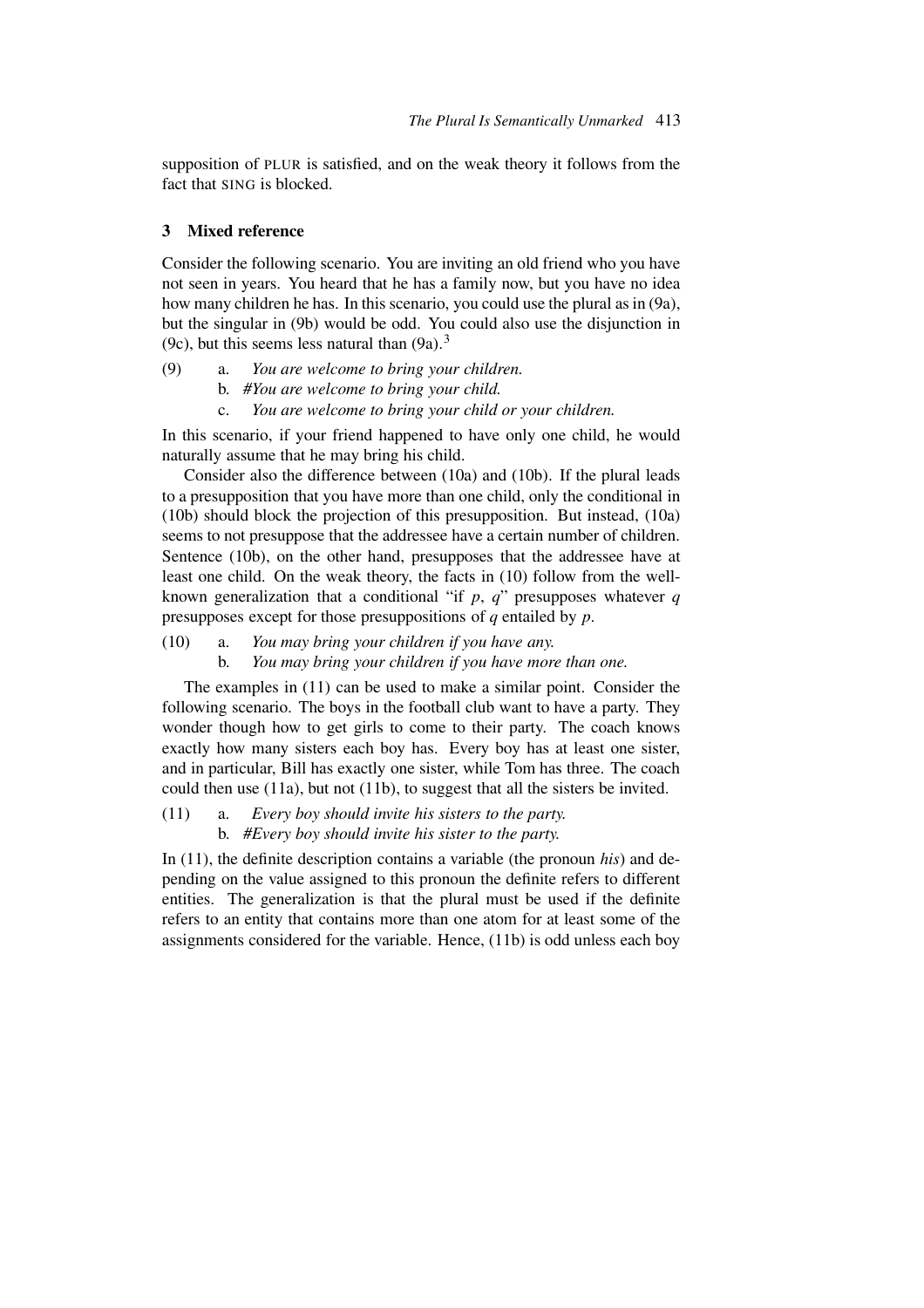has exactly one sister. We assume that the examples in (9) are analyzed in a similar way by assuming that the DP *your children* contains a world variable that ranges over the worlds in the common ground. As long as the addressee has more than one child in some of the worlds, the plural must be used. The tests in (9) and (11) are similar to one Greenberg (1966, p. 30) presents and attributes to Arab grammarians, who introduced the term *taghl¯ıb* ('dominance') for it. The argument in this case is that only the unmarked form of a pair of two features can be used to refer to a plurality of individuals only some of which have the marked property. One of Greenberg's examples is the difference between the plural of *father* and *mother* in Spanish: *los padres* ('the fathers') can also mean 'the parents', while *las madres* ('the mothers') only means 'the mothers'. The difference follows from the assumption that the masculine feature is less marked than the feminine feature. While the dominance test cannot be conducted for number marking using just a single DP because the DP would be plural for independent reasons, the clausal examples in (9) and (11) with a variable in the DP are closely related.

The difference between singular and plural marking in (9) and (11) follows directly from the weak theory of number marking we advocate. Consider first (11). We assume that universal quantifiers project presuppositions from their scope universally as in (12).

(12)  $[\text{every}](P)(Q)$  is defined only if  $\forall x : P(x) = 1 \rightarrow x \in \text{domain}(Q)$  and  $\exists x : P(x) = 1;$ 

[every] 
$$
(P)(Q) = 1
$$
 if and only if  $\forall x : P(x) = 1 \rightarrow Q(x) = 1$ 

From (12), it follows that the inherent presupposition of the singular projects the presupposition: every boy has exactly one sister. The plural, however, can be used whenever the presupposition of the singular is not satisfied (and in addition the existence presupposition of the definite that every boy has at least one sister is satisfied). This predicts that the plural is felicitous whenever at least one boy has more than one sister. Note that the strong semantics of the plural would predict a stronger presupposition for the plural; namely, that each boy has two or more sisters. As we have argued, only the prediction of the weak theory is correct. The account carries over to (9) if we assume that for a sentence to be felicitous in a context, it must be defined in all worlds of the common ground of that context.

### **4 Plural pronouns with singular reference**

In many cases, plural pronouns can be used to refer to single individuals. One cross-linguistically very widespread case is the *pluralis reverentiae*. Consider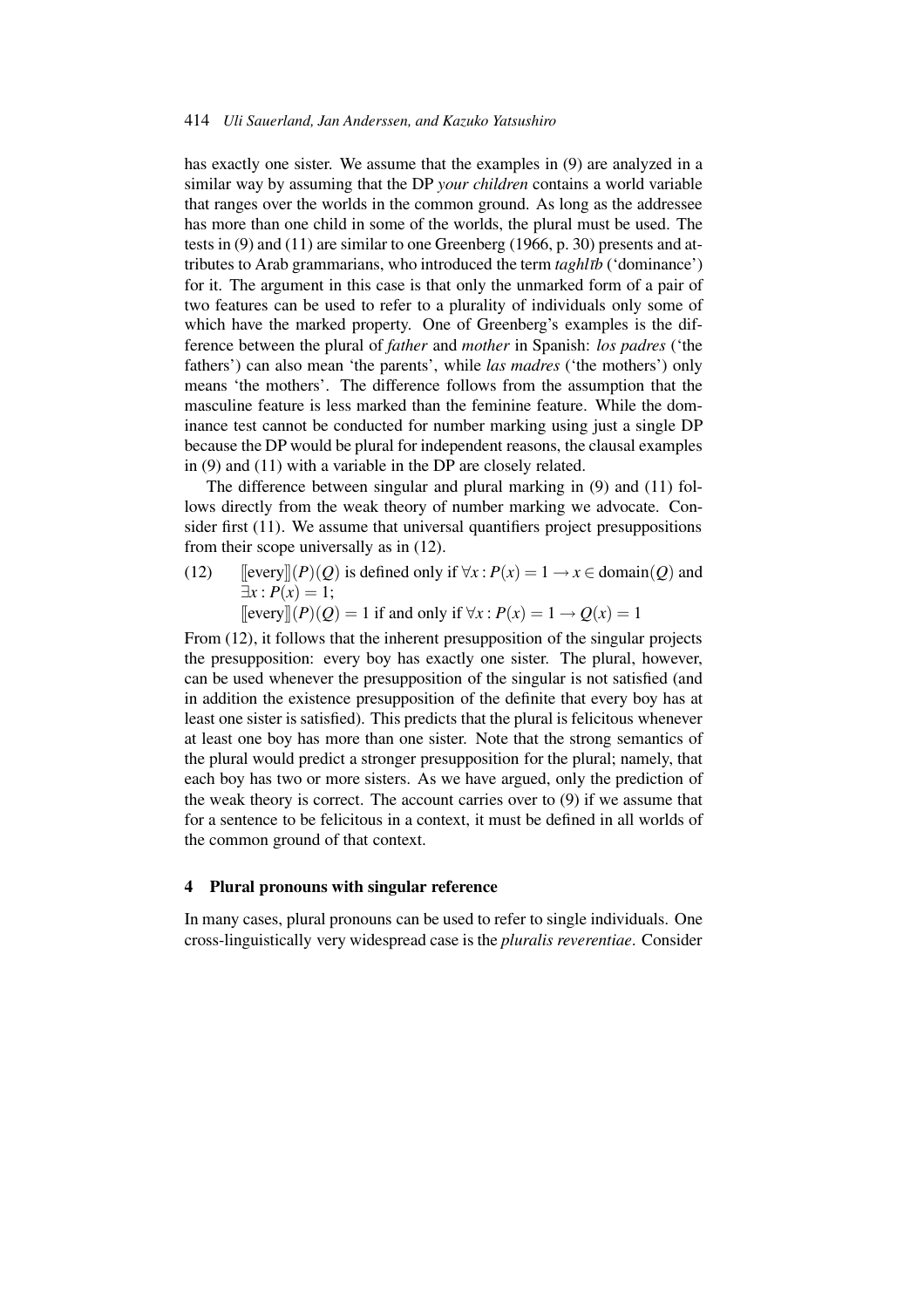the German example in (13), which literally says "Could they please move a little?", using a third person plural pronoun. However, (13) is the normal way a German adult would address another adult he does not know, e.g. the person sitting next to him on the plane.

(13) *Könnten sie* could *pro*.3PL please a little move sideways *bitte etwas rücken?*

'Could you please move a little?'

If *sie* is replaced with the second person singular pronoun *du* as in (14), the sentence would only be used to either address a child or another adult that the speaker is friendly with.

(14) *Könntest du* could *pro*.2SG please a little move sideways *bitte etwas rücken?*

This phenomenon is cross-linguistically very common. A typological study by Head (1978) lists 84 languages that use a shift of number in second person pronouns from singular to plural to show degrees of respect or social distance.<sup>4</sup> German is slightly unusual in so far as it uses the third person rather than the second person plural form. More frequently, the second person plural pronoun is used, which is for example attested in Elizabethan English. Consider the two examples in (15) from Shakespeare's *King Lear* (4.6, l.7–8 and l.10). The speaker here switches from the second person singular *thou* to the more polite second person plural *you* as he forms the opinion that addressee is of equal social rank.

(15) a. *Thou speak'st in better phrase and matter than thou didst.* b. *Methinks you're better spoken.*

Modern English has lost the singular/plural distinction in the second person pronouns and with it the use of this distinction to express respect. However, the phenomenon of *Singular They* in Modern English, which is illustrated by (16) is, we believe, similar. In (16), plural *they* can be used even though it was just one umbrella owned by a single person that was left behind.

# (16) *Someone left their umbrella.*

Brown and Levinson (1987) developed one idea to explain the possibility of using a plural pronoun with singular reference based on the strong theory of the plural. Their assumption is, if we understand it correctly, that the speaker pretends to be addressing a group of people even when he is just addressing a single person. Addressing a group is less direct than singling out the addressee with a singular pronoun, and therefore considered more polite.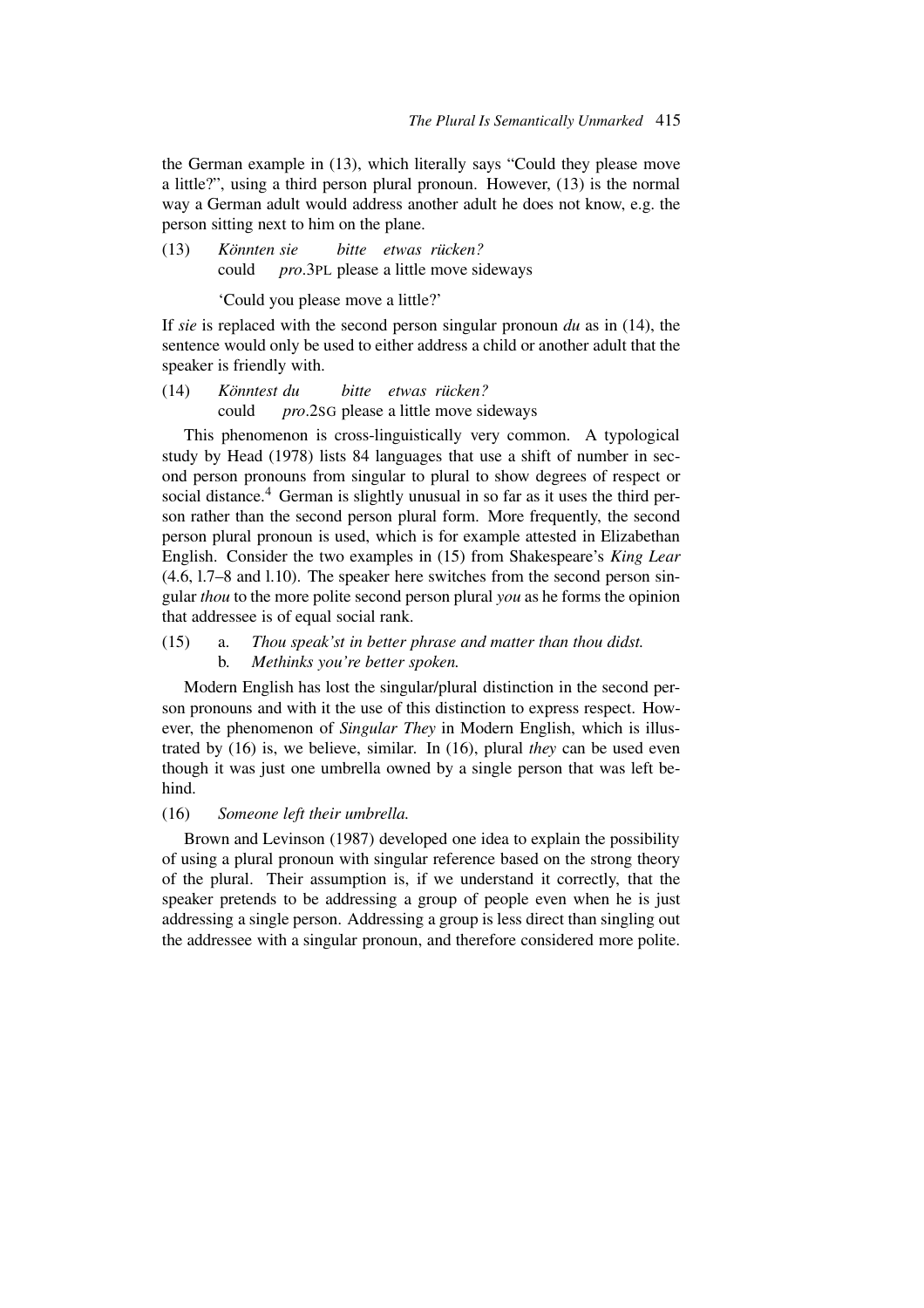This indirect address is conventionalized in those languages that allow the use of plural pronouns for the polite address of a single person. However, the proposal of Brown and Levinson (1987) has a number of problems. For one, it does not extend to singular *they* in (16). Furthermore, (17) presents a serious problem for the proposal. Imagine a scenario where a surgeon addresses a patient, Ms. Meier, whose nose needs to be operated on. It would be very natural to use the plural *sie* to address her. But, if the surgeon was hereby addressing an imagined group of people, this group of people should have more than one nose. Therefore, Brown and Levinson's proposal predicts that (17) with the plural marking on *Nase* should be used by the surgeon. Yet,  $(17)$  is distinctly odd unless Ms. Meier actually has more than one nose.<sup>5</sup> As far as we can see, (17) is fatal for Brown and Levinson's proposal.

(17) #*Frau Meier, ihre* Ms. Meier, *pro*.3PL nose-PL must-PL operated be *Nasen müssen operiert werden.*

'Ms. Meier, you must receive surgery on your noses.'

In sum, we do not know of any proposal based on the strong theory of the plural that would cover all uses of plural pronouns with singular reference. One idea that was occasionally brought up to us after presentations is that the use of the plural is a metaphor for power in the polite pronouns. While it might be worthwhile to try to make this idea more precise, as far as we can see, the fact that also a *pluralis modestiae* exists is going to create problems for this idea. This label has been given for the use of the first person plural instead of the singular in certain contexts. For example, writers in the natural sciences are exhorted to use *we* instead of *I* to refer to themselves even when a paper has only a single author. In these cases, the plural is not intended to stress the authority of the author, but rather to avoid the pronoun *I* for stylistic reasons. On the weak theory, on the other hand, it is expected that in case *I* is blocked the plural form can be used. In sum, we believe that the different uses of plural pronouns with singular reference constitute a significant problem for the strong theory of the plural.

On the weak theory, on the other hand, singular reference of plural pronouns does not create a semantic problem at all since the semantics of the plural does not exclude singular reference. If the singular cannot be used, it follows that the plural can occur despite singular reference. The remaining question is why the singular cannot be used. We assume that various stylistic conventions can block the singular pronoun. In the case of singular *they*, the gender marked singular pronouns *he/she/it* must be avoided when the gender of the referent is unknown, and therefore the plural form can be used. In the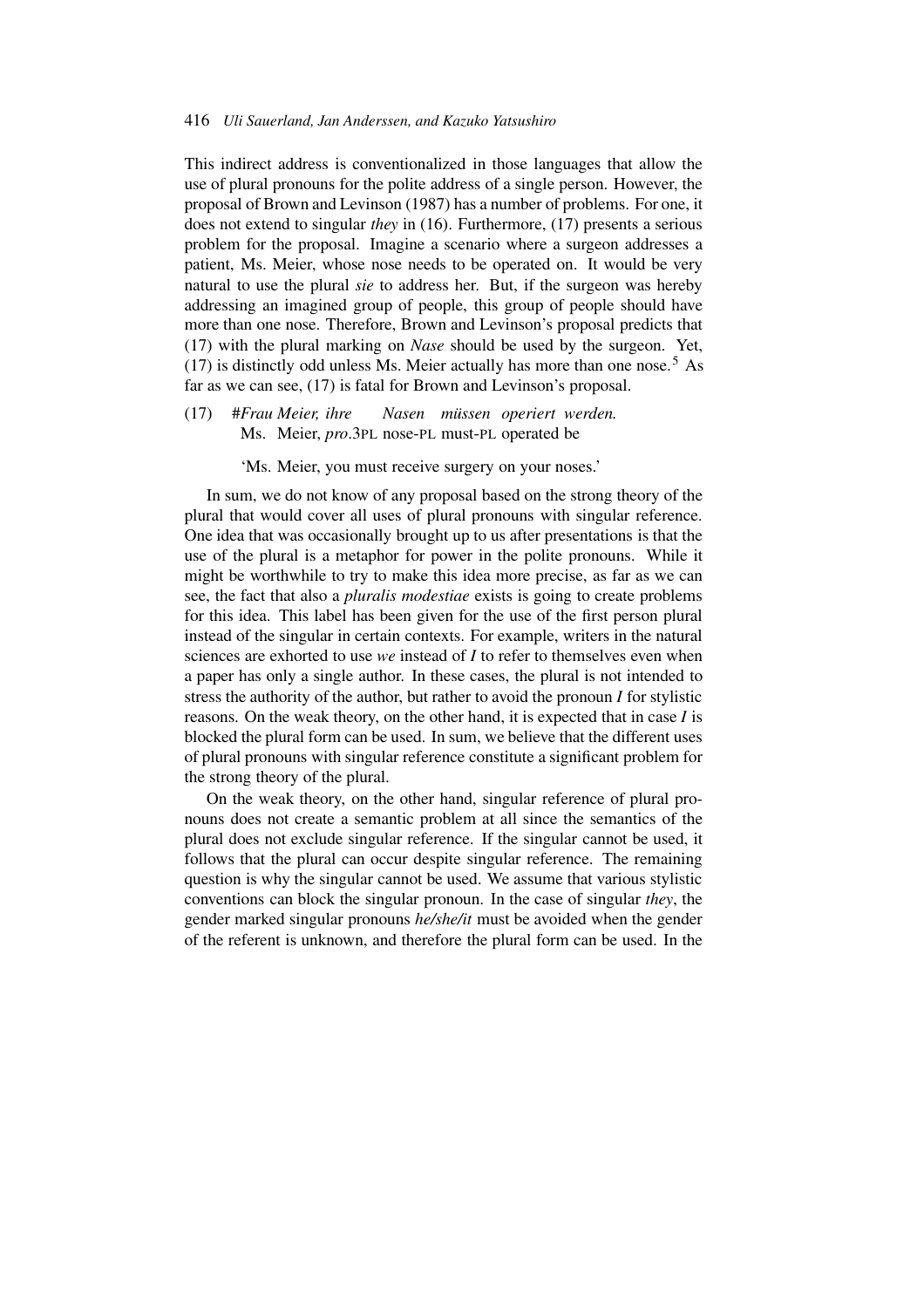context of *pluralis modestiae*, *I* is blocked, and therefore the plural *we* can be employed. Finally, in the *pluralis reverentiae* cases, the second person singular pronoun is blocked by a convention in certain languages. This accounts for the shift in Elizabethan English from singular *thou* to plural *you*. In Modern German, where in addition we observe a shift in person, we assume that third person is semantically vacuous just like the plural, and the politeness convention blocks not just the second person singular *du*, but also third person singular *er/sie/es* and second person plural *ihr*. Therefore, only the third person plural pronoun remains and is used. This line of reasoning receives further support from the observation that in the historical development of German, *ihr* and *er/sie/es* have been used with second person singular reference, and that at stages where such uses of *ihr* and *er/sie/es* co-occurred with singular uses of *sie*, *sie* was always considered the more reverential (Simon 2003).

### **5 Indefinites in downward entailing contexts**

In this section, we look at an argument from number marking on indefinites in downward entailing environments. Previous literature has shown, as we mentioned in the introduction, that plural marking on the argument of English determiner *no* does not exclude singularity. In this section, we consider number marking on indefinites more broadly and then present an analysis within the presuppositional account of number that assumes the weak analysis of the plural.

Consider the examples in (18) where plural marking occurs in the scope of negation.

(18) a. *Kai hasn't found any eggs.* b. *Kai has found no eggs.*

Both sentences are judged true only if Kai has not even found a single egg. It seems that generally plural indefinites in a downward entailing environment include reference to a singular: (19a) on the label of a yoghurt bottle says that there is not even a single artificial ingredient in the yoghurt. In (19b), if the conditional was true only if John ate a plurality of apples, there should be at least two less in the basket. But, while the sentence is a tautology with *one less*, it would be false with *two less* unless John has a habit of never eating single apples.

- (19) a. *Without artificial ingredients*
	- b. *If John had eaten any apples from the basket, there would be at least one/#two less in the basket.*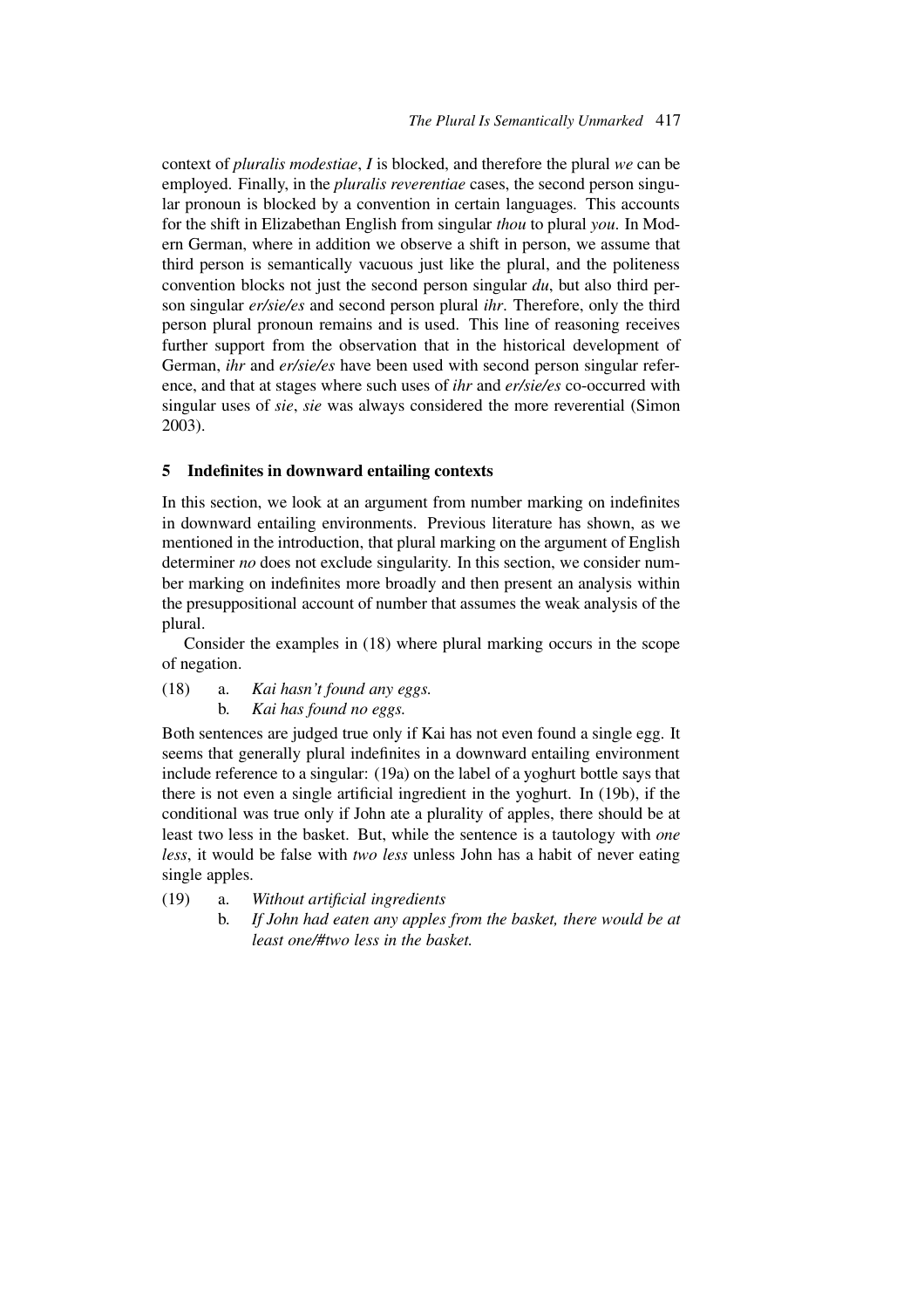It seems therefore that number marking on indefinites in a downward entailing environment does not affect truth conditions. Outside the scope of negation, however, number marking on indefinites does affect truth conditions. For example, (20a) entails that there is more than one egg still hidden, while (20b) does not. In fact, (20b) has an implicature that only one egg is still hidden.

### (20) a. *Some eggs are still hidden.* b. *Some egg is still hidden.*

Furthermore, (21) entails that there is more than one egg that Kai could not find. Since the indefinite here cannot take scope below negation, though it is c-commanded by it, (21) shows that the semantic scope of negation determines whether number marking has an effect on interpretation.

# (21) *Kai couldn't find certain/some eggs.*

As far as we know, the only attempt to account for this set of facts is a speculative suggestion by Sauerland (2003). Chierchia (1998) suggests that number marking on indefinites is generally not interpreted, but that cannot account for indefinites outside the scope of negation as in (20) and (21). Our account builds on some of the suggestions by Sauerland (2003), but differs from it in the ways noted below.

For the determiner *no*, we assume that it must be decomposed syntactically into an indefinite and negation (Bech 1955/1957; Jacobs 1980; Penka 2002, and others). We therefore focus on the examples with the indefinites *some* and *any*. We assume that the indefinites are analyzed as existential quantifiers of the type of generalized quantifiers.

(22) 
$$
[\text{some/any}](P)(Q) = 1 \text{ iff } \exists x : P(x) = 1 \land Q(x) = 1
$$

Consider first indefinites that do not occur in the scope of negation as in (20). We assume that the indefinite must undergo quantifier raising from the position below the number morpheme. For (20), this derives (23) as the LFrepresentation.

# (23) [some egg]  $\lambda_r$  SING/PLUR(*x*) is still hidden

Since SING and PLUR express a presupposition, we need to know at this point how presuppositions project from the scope of an existential and how this interacts with presupposition maximization. For the projection question, we assume what seems to be the most straightforward proposal; namely that there is no projection, but that the presupposition becomes part of the assertion.<sup>6</sup> This proposal is already implicit in the lexical entry in (22) since we assume that presuppositions are formally captured as truth value gaps, and therefore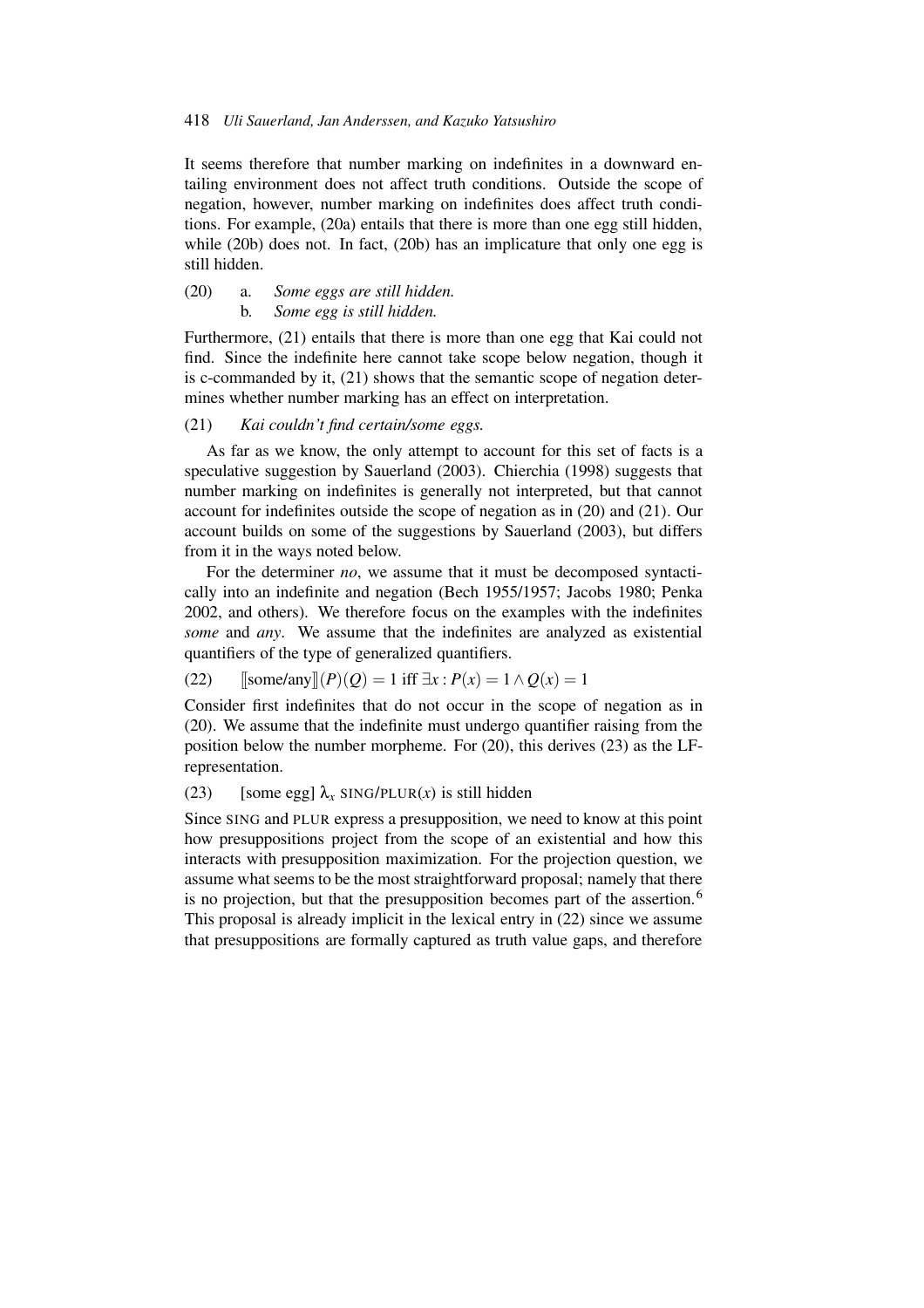the  $P(x) = 1$  can only be fulfilled if *x* satisfies the presuppositions of *P*. The statement of the lexical entry in (24) makes the proposal more explicit.

(24) 
$$
\text{[some/any]}(P)(Q) = 1 \text{ iff}
$$

$$
\exists x \in \text{domain}(P) \cap \text{domain}(Q) : P(x) = 1 \land Q(x) = 1
$$

The interpretation assigned to (23) with singular therefore can be paraphrased as: there is an atomic entity that is an egg and is still hidden. For the plural, the weak theory predicts the paraphrase: there is some entity that consists of one or more eggs and is still hidden. In neither case does the interpretation of the entire sentence have a presupposition, and therefore presupposition maximization does not apply straightforwardly. In fact, the two representations are predicted to be equivalent once distributivity is taken into account: the singular entails the plural straightforwardly because we are assuming the weak theory of the plural. But, the reverse entailment also holds, since *being an egg* and *being hidden* are true of a plurality if and only if they are true of all atomic parts of that plurality. Therefore, this analysis correctly predicts that number marking does not affect truth conditions for occurrences of indefinites in a downward entailing environment as in (18). For indefinites not in the scope of negation as in (23), however, number marking does make a contribution. We propose the generalization in (25).

(25) Maximize presupposition applies to the scope of an existential if this strengthens the entire utterance.

Consider how (25) applies to (23) with plural marking. The scope of the existential is interpreted as a total function since plural does not introduce a presupposition. The alternative with singular, however, is a partial function defined only for atoms. Presupposition maximization applied to the scope of the existential therefore predicts that the domain of the function excludes all atoms. This requires then that there be a plurality of eggs that is still hidden.

After the application of (25), the singular version of (23) has strictly weaker truth conditions than the plural. Therefore, the implicature that no more than one egg is still hidden is predicted. It is interesting to note that presupposition maximization and implicature computation must apply sequentially in this case.

For examples like (18), maximize presupposition applied to the scope of the existential does not lead to a strengthening of the entire utterance because in this case the existential occurs in a downward entailing environment. Since presupposition maximization applied to the scope adds a condition to the scope of the existential, it makes the entire utterance logically weaker when the existential occurs in a downward entailing environment. (25) blocks pre-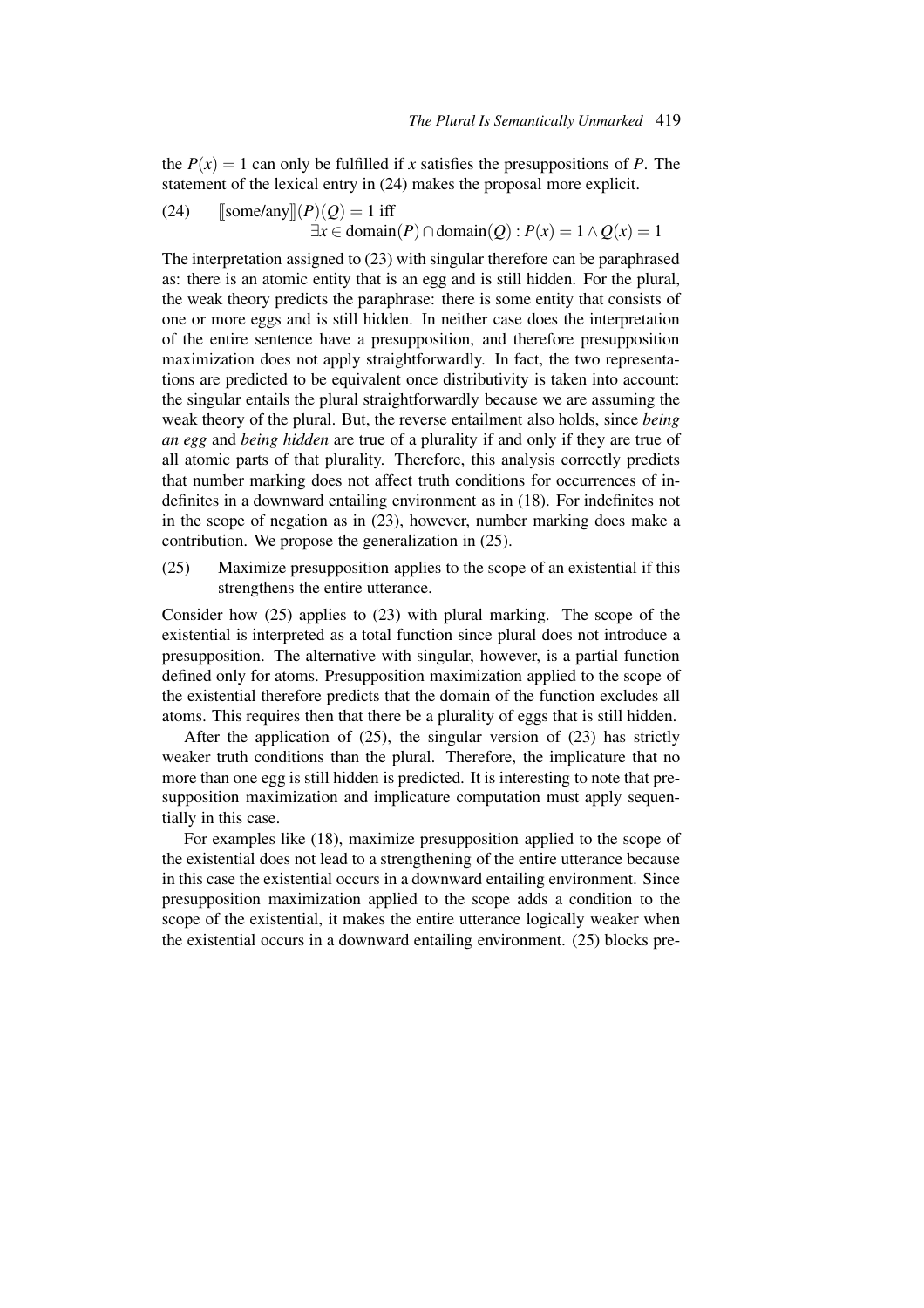supposition maximization in this case. Therefore our analysis predicts that number marking on existentials in a downward entailing environment is without truth-conditional effect.<sup>7</sup>

### **6 Evidence from child performance**

The data from adult competence we considered in the previous sections argue that the singular and the plural involve fundamentally different interpretive processes. The lexical entry for the singular inherently presupposes cardinality one. The plural, however, possesses no inherent presupposition. The interpretive effect of the plural arises only from a comparison with the singular regulated by the maxim of maximize presupposition. The comparison process which is involved in the interpretation of the plural is very similar to the Gricean model of the process that derives scalar implicatures. This similarity is the point of departure of the experimental evidence from child language, we present in this section. Recent work by Noveck (2001), Gualmini et al. (2001) and Papafragou and Musolino (2003) has shown that children acquire scalar implicatures quite late, such that many children at age 5 do not exhibit adult-like behavior in implicature tests. We therefore hypothesized that children of the same age group would not understand plural marking in an adult-like fashion.

The experiment which we report here is inspired by a pilot study of Anne Vainikka, which is reported in de Villiers and Roeper (1991). Unfortunately the original data of this study seem to be lost. According to the brief report of the study, children around age 5 answer to questions like (26) with *'yes'*, while adults would answer *'no'*.

# (26) *Does a dog have tails?*

We conducted an experiment on children's performance on items that contain bare plurals. The subjects were 14 monolingual English speaking children from 3;4 to 5;9. The children were tested at day care centers in Amherst, Massachusetts and Storrs, Connecticut, USA.

In the experiment, each child was asked 13 yes-no-questions. The experimenter held and manipulated a puppet, and pretended that the puppet was asking these questions. The child's task was to help the toy figure by answering *'yes'* or *'no'* to the questions. Examples of the test items are shown in (27). The experiment contained 5 test items. The test sentences were all sentences to which we expect adults would answer *'no'*. In fact, the experiment on adult performance we show in the following section shows that adults overwhelmingly answer *'no'* to such questions.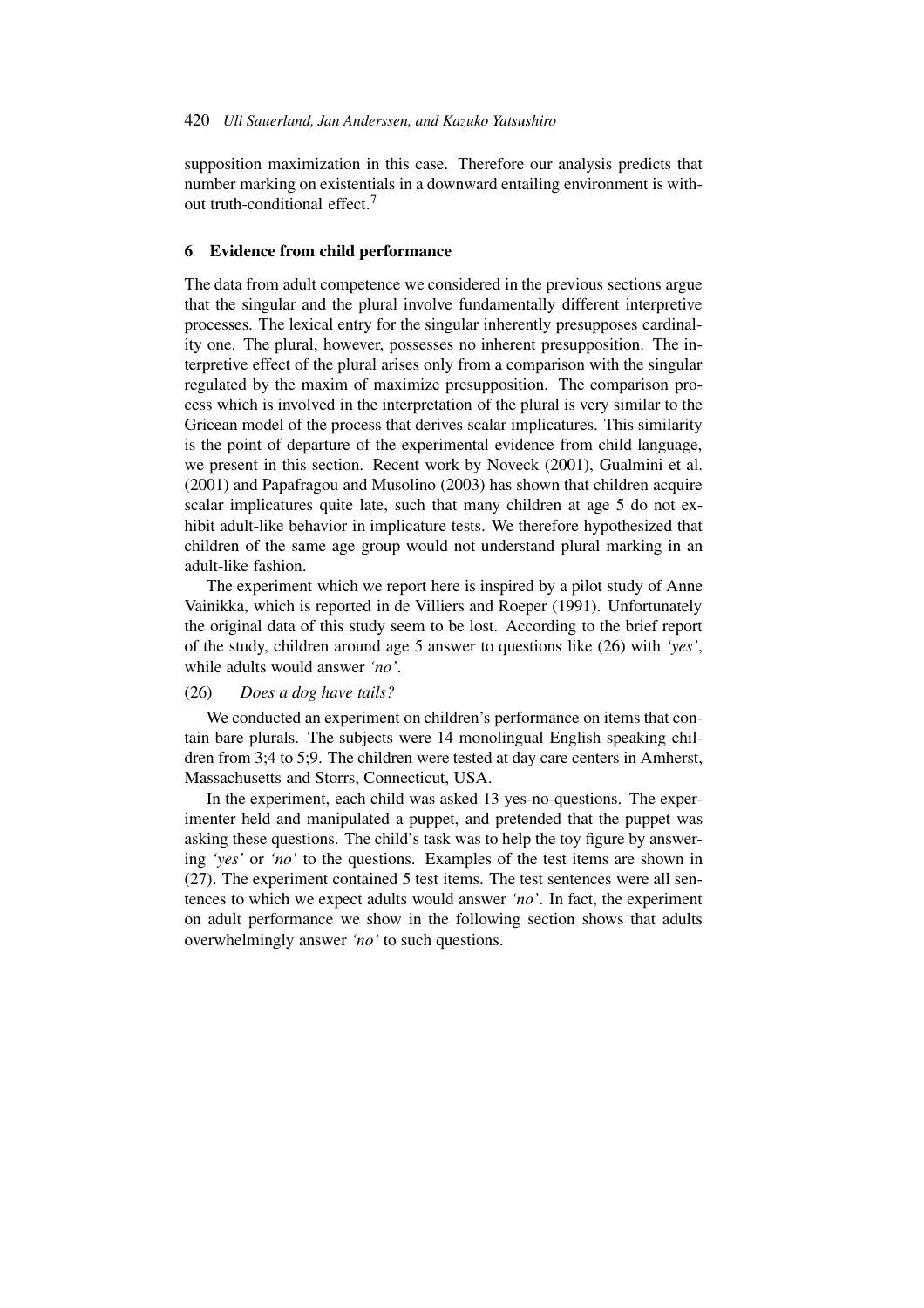(27) a. *Does a girl have noses?* b. *Does a boy have tongues?*

The experiment furthermore contained 8 control items. Examples of control items are in (28). For some control items, the adult response is *'no'*, while for others it is *'yes'*.

- (28) a. *Does a fish have legs?*
	- b. *Does a boy have beaks?*
	- c. *Does a cat have feet?*

The participants were instructed that the toy figure is a space alien who has lots of questions about life on Earth. The participants were asked to help the toy figure by answering its questions. The 13 items were presented in the same order to all participants.

The result of the experiment is shown below. For the test items, the children answered *'yes'* to the questions 96% of the time. Recall that the adultlike performance is to say *'no'* to these questions. For the control items, on the other hand, the children gave the adult-like responses most of the time. The result is highly significant in an unpaired, two-tailed t-test ( $p < .00001$ ).

- (29) a. Test items: 4% adult-like (67/70)
	- b. Control items: 97% adult-like (3/112)

The result is consistent with our hypothesis that children of this age group do not understand plurality in the way as adults do, and therefore corroborates the weak theory of plurality. Of course, the effect we observe might also be due to other factors. Specifically, we want to consider two alternative explanations: that the children do not perceive plural morphology and that the children treat questions like (27) in the same way as downward entailing environments are treated by adults as discussed in the previous section.

Consider first the hypothesis that the children did not perceive plural morphology, which was word-final /s/ in all of our test items. We attempted to test for children's perception of /s/ in a independent way in a pilot experiment for six of the 14 participants, but the result did not prove that children perceive /s/. Nevertheless, we think that it is unlikely that children generally are not capable of perceiving plural marking in our test items. For one, the absence of any determiner serves as an additional marker of plurality in our test items. Furthermore, for one of the three items in our pilot experiment, subjects seemed to be sensitive to the presence of word-final /s/. In this item, children were asked (30a) and shown two pictures: one where Johnny is shown with some boards, and one where Johnny is looking bored, which would have been appropriate for (30b). 5 out of the six children selected the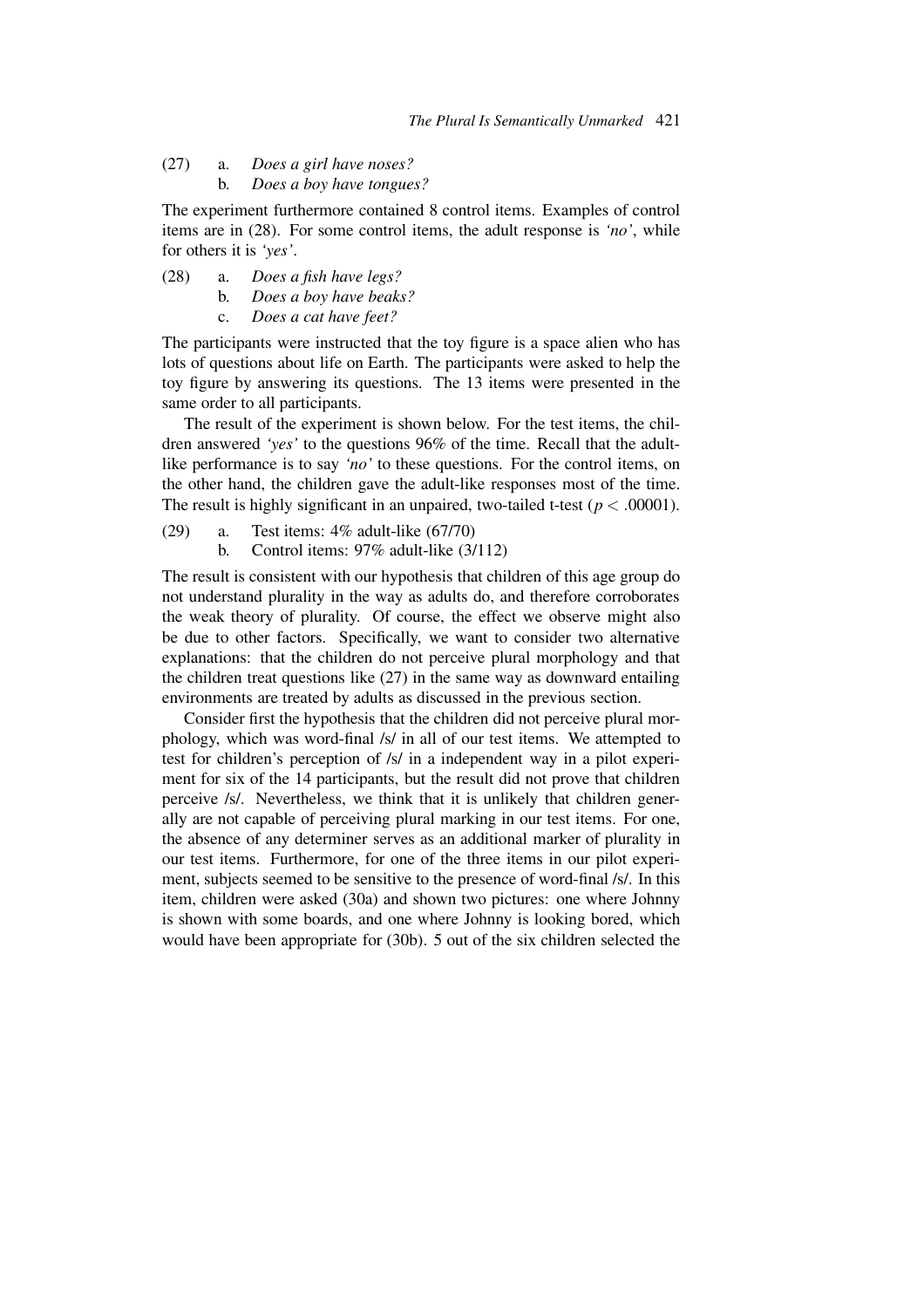correct picture providing some indication that they perceived /s/ in this case.

(30) a. *Where can you see Johnnie's boards.* b. *Where can you see Johnnie's bored.*

The other alternative hypothesis relates to our observation in the previous section that plural and singular are both interpreted as numberless and therefore truth-conditionally equivalent in downward-entailing environments. Whether questions are downward-entailing is unclear as far as we know. Even if we assume that licensing of a negative polarity item (abbreviated *NPI* in the following) is a sure test for being downward-entailing, questions exhibit an intricate pattern. Work currently in progress by Yael Sharvit and Elena Guerzoni shows that some embedded questions license NPIs, while others do not, depending on the embedding verb.

Now consider again the matrix questions in (26) and (27). Here plural morphology on the indefinite does have a truth conditional effect. Otherwise, (26) should be equivalent to the question *Does a dog have a tail or tails?*, and therefore we would expect it to be answered with *'yes'*, and an analogous point applies to (27). For the questions in (26) and (27), this does not correspond to our intuitions and our intuition was corroborated in the processing experiment we report in the following section. This is not the only possible outcome though. Imagine the following scenario. You have just moved into a new office. You have been talking for weeks now about how you really like to look outside from inside your office, and how you hope your new office will have a window. You were not able to find out about this however, up to the day you moved in. In the evening of that day, your friend calls you and asks the question in (31). It would be odd for you to answer (31b) instead of (31a), even when you assume the facts to be just like those under which (30) and (29) were asked, in that your office has only one window, just as a dog has only one tail (cf. Krifka 1989).

- (31) *Does your office have windows/a window?*
	- a. Yes, (only one though.)
	- b. #No, only one.

Number marking does not seem to make a difference in (31), while it appears to matter in (26) and (27). We suggest that the questions in (26) and (31) exemplify two different kinds of questions, and that this difference explains the difference in responses. In the following, we will call questions like (31) *true information seeking* questions, while we refer to questions like (26) as *exam type* questions. The difference between the two types of questions is whether the questioner knows the answer to the question or not.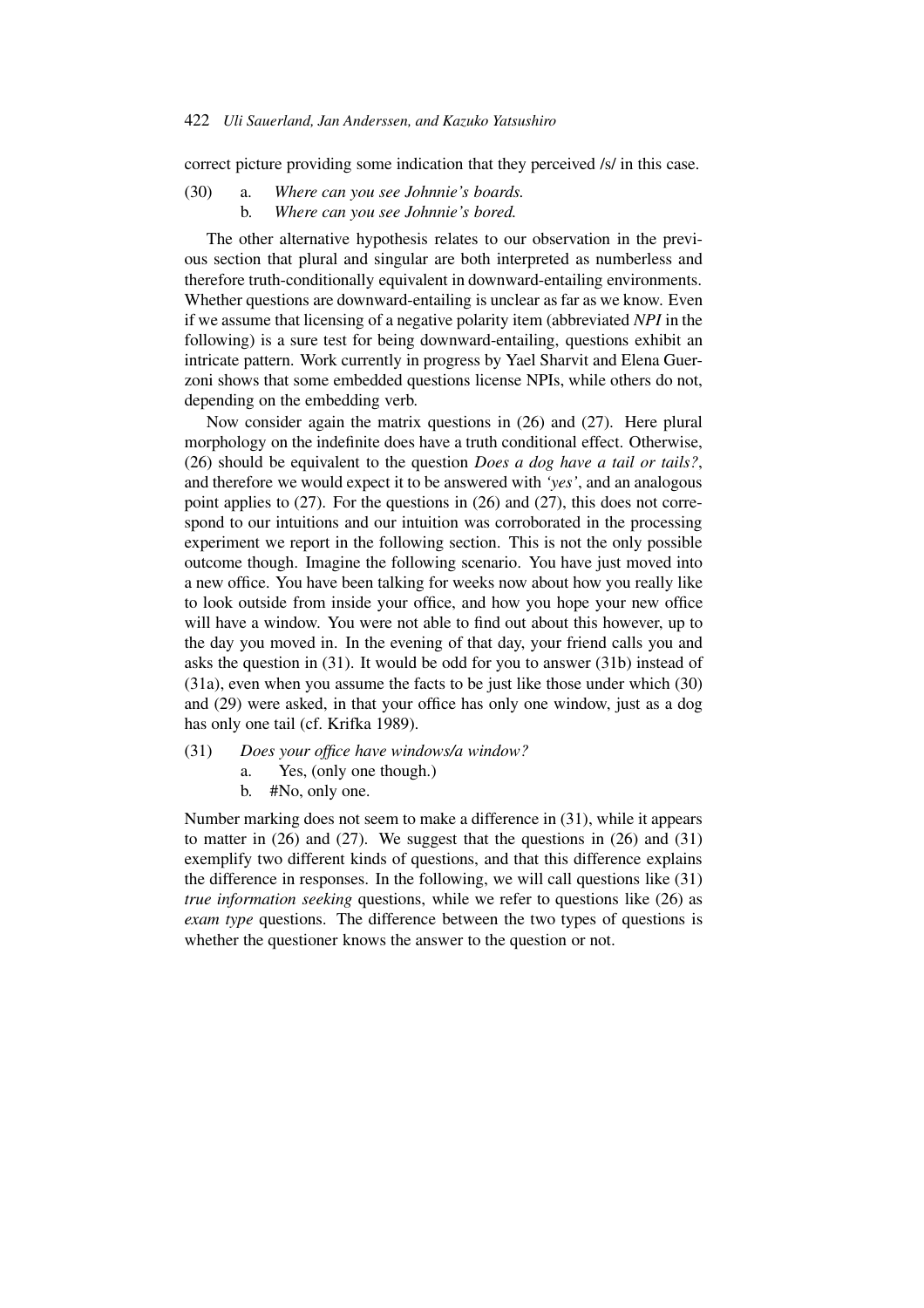The distinction we draw between information seeking questions and exam type questions, however, seems to be irrelevant to the interpretation of NPIs. Both types of questions license NPIs. Specifically, (32) shows that an exam type question licenses the NPI *ever*.

# (32) *For 50 points: Did Shakespeare ever get married?*

From the previous three paragraphs, we have seen that the interpretation of indefinite plurals in questions is subject to several pragmatic factors that we did not control for in our initial acquisition study. Therefore, it is possible that the effect we observed is due to factors other than the process the interpretation of the plural requires, and future work should investigate this possibility. For the time being, however, we conclude that our initial result is predicted by the weak semantics of the plural given the acquisition results on implicatures.

### **7 Evidence from adult performance**

If something is impossible for children, it might well be hard for adults too. The work we report in this section investigates whether the additional mental processes that are required in the interpretation of the plural can be detected in adult performance. In particular, we expect that comprehending a sentence containing a bare plural requires the comparison process that is assumed by the weak theory. If *two* is added to the plural, however, the comparison process is no longer necessary for the interpretation of the plural. If the use of mental resources was to correlate with reading times, we expect a reading time difference between the two items.

To test this prediction we conducted a processing experiment. 43 undergraduate students of the University of Massachusetts at Amherst read 40 simple yes/no-questions on a computer screen. They were asked to indicate their answer to each question by pressing a designated key on the computer keyboard. We recorded each response and measured the response time. One subject was excluded due to an extremely long response time  $(1 min)$ .

Each participant saw ten questions of each of the following types, the lists were counterbalanced, and no subject saw more than one type of question of each item.

- (33) a. *Does a dog have tails?*
	- b. *Does a dog have two tails?*
	- c. *Does a goat have horns?*
	- d. *Does a goat have two horns?*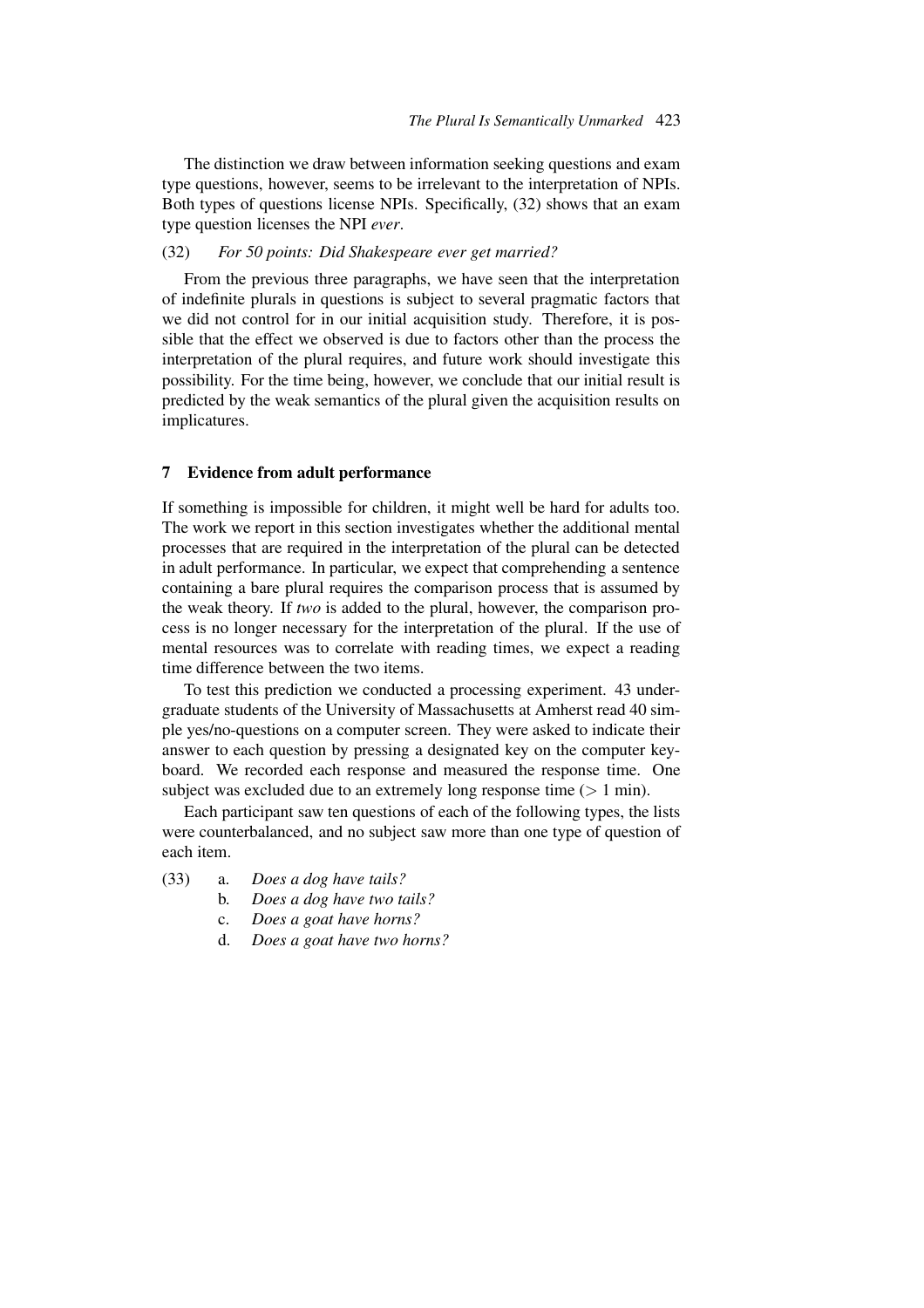We expected '*no*' responses for questions of type (33a) and (33b) and '*yes*' responses for questions of type (33c) and (33d).

For all questions, subjects shared our intuitions more than 85% of the time. We will therefore call this response the "correct response". The graph in Figure 1 indicates though that there was a lower percentage of correct responses for questions of type  $(33a)$  (column 1) than for questions of type  $(33b) - (33c)$ (columns 2 – 4 respectively). This is a significant difference as shown by the following tests. A one-way ANOVA between all conditions shows there to be a highly significant difference ( $p < .005$ ). A second one-way ANOVA between the conditions corresponding to columns two, three and four does not indicate a significant difference ( $p = .09$ ). A paired t-test between data reflected by columns one and two shows this difference to be significant ( $p < .05$ ).

Four of our subjects consistently gave positive answers to questions of the type of (33a). When excluding these subjects from the data, we find the same pattern as described above, though due to the high variability in the data for responses to the questions of (33a) type, it is only a numerical trend.



*Figure 1.* Plural processing in adult performance.

To correct for length differences between our conditions we calculated response times in milliseconds per character (the items had an average length of 27.225 characters). We will report times in milliseconds per character below.

For questions with a negative answer and explicit numeral, as in (33b), the response time was on average 19.6 ms faster than for questions with a negative answer but without a numeral, as in (33a). By a paired t-test, the difference was found to be highly significant ( $p < .0005$ ). For questions with an affirmative answer, the presence of a numeral was not found to have an effect on response times. Their average response time differed by 2.7 ms, but this difference could not be shown to be significant (paired t-test,  $p =$ .55). Finally, we found a significant interaction between the two conditions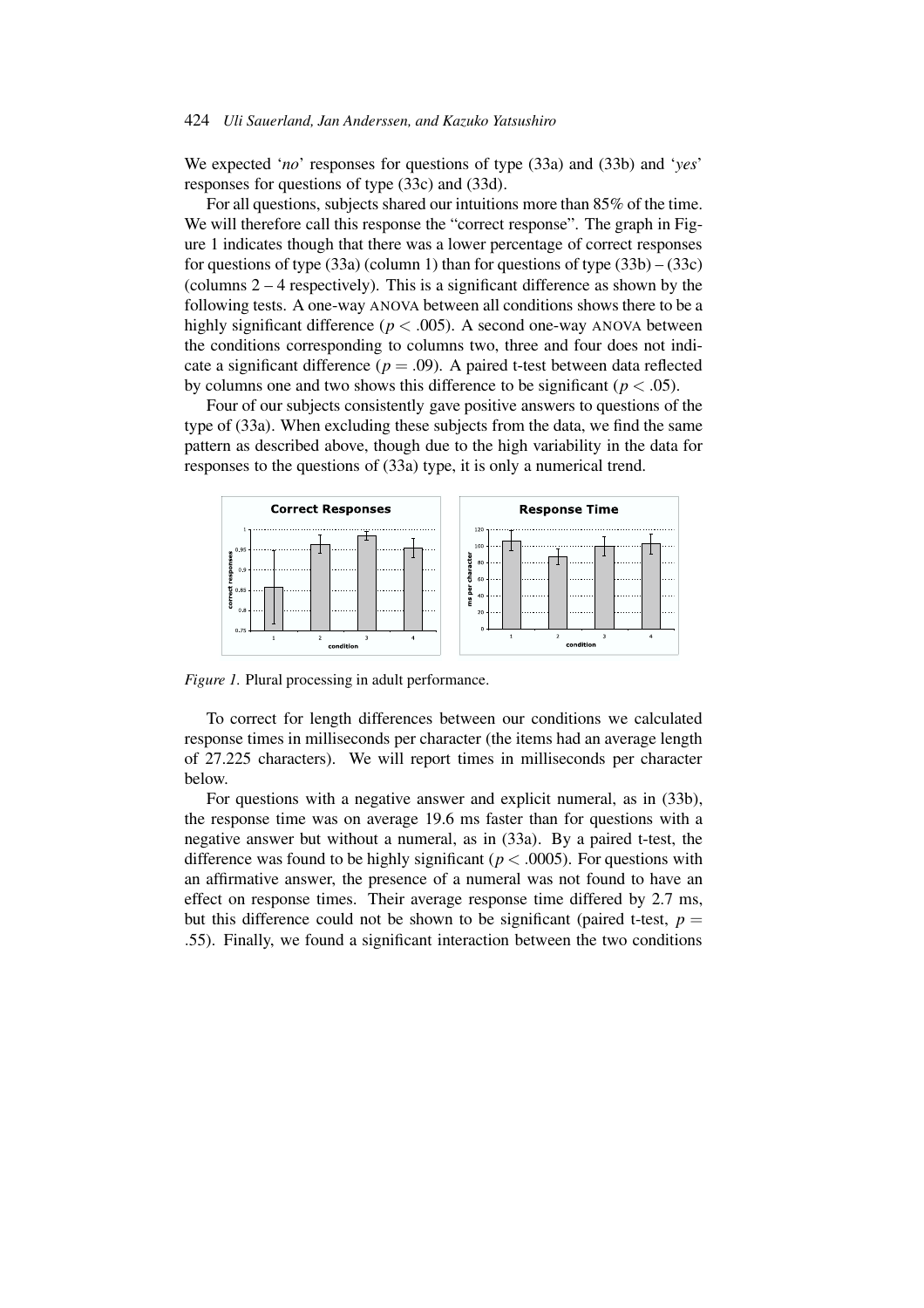– absence or presence of a numeral and positive or negative answer  $(2 \times 2$ -ANOVA with subjects as random factor,  $p < .001$ ).

In these results, we found the difference between the bare plural and the explicit numeral in the case of questions expecting a negative answer. This difference corroborates the weak theory of the plural in combination with our assumption that the extra mental work involved with the bare plural should translate into greater reading times. For questions requiring the positive answer, however, we found no significant difference between the bare plural and the explicit numeral. This result is unexpected since comprehension of the bare plural in this case should also involve comparison.

While of course many interpretations of this result are possible, here is one suggestion how the result can be subsumed under the weak theory of the plural. The result shows that, contrary to our initial hypothesis, a comparison process *per se* does not lead to a significant increase in reading time. However, what we detected was an interference between the two sentences exactly in those cases in which they predict different truth values or responses. In the items expecting a negative response, the competing singular question would be answered *'yes'*, leading to a conflict. In the cases where we expect a positive response the singular questions would be answered *'yes'* as well, but this time in agreement with the plural question. Therefore, no additional processing time is required in this case. This suggests that simultaneous computation of the truth values of two sentences that are to be compared is easily possible, but that if the two sentences actually lead to different responses, they interfere with each other and subjects require additional processing time to choose the correct response.

# **8 Conclusion**

In this paper, we developed and argued for a weak theory of the plural. The weak theory, which we present in 2, is characterized by the assumption that the plural is not subject to an inherent lexical restriction as the singular is. Rather, the plural is subject to pragmatic comparison with the singular, and therefore cannot be used in most examples when the singular is possible. The evidence we used to argue for this result came from several different sources including experimental evidence, and therefore our study illustrates how different types of evidence can be used in generative linguistics.

One type of evidence we relied on were cases where adults could use the plural to refer to singularity. For reasons of space, we cannot consider in detail some phenomena that seem to suggest that sometimes the opposite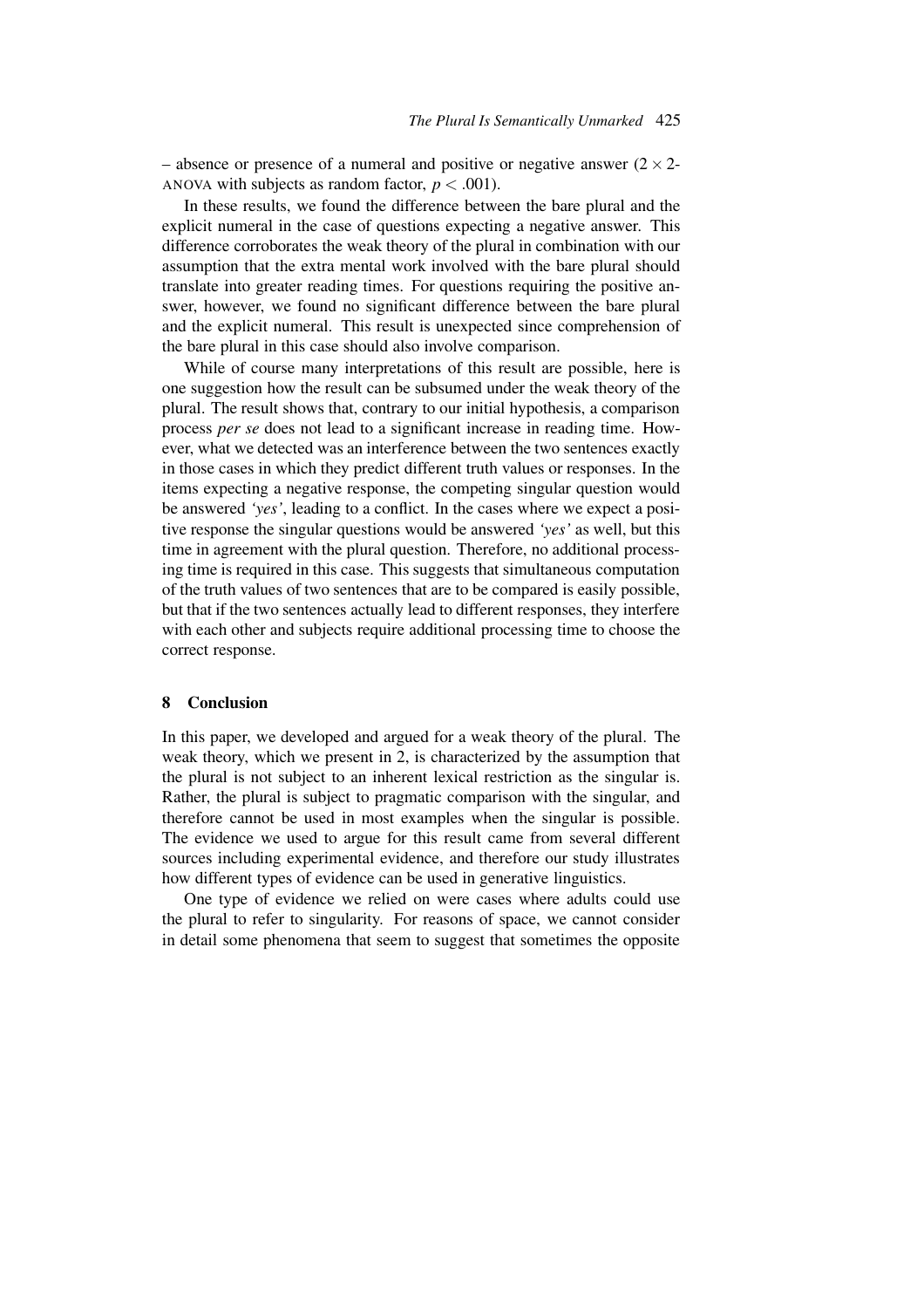is possible too: singular morphology with plural reference. One anonymous reviewer lists the following two phenomona in this category: the interrogative pronouns *who* and *what* and indefinite pronouns like *man* in German and *on* in French.<sup>8</sup>

# (34) a. *Who/What is arriving on the train?* b. *Man kann da gut essen.* one can there well eat 'The food there is good.'

We propose that both examples in (34) involve reference to kinds. This has been proposed for *what* before: based on data from the *there*-existential construction, Heim (1987) analyses *what* semantically as *which kind of thing*. We propose to extend this account by analyzing *who* as *which kind of person* and indefinite pronouns as referring to the most general kind of person. Though more details will need to be provided on this point, we show that data like (34) can, in principle, be accounted for under our proposal.

Our result has several interesting implications. First, compare our result with that of Greenberg (1966). Greenberg presents several tests for markedness that rely on morphology and on semantic interpretation. Based on these diagnostics, Greenberg claims that the singular is less marked than the plural, which is the exact opposite of our finding. Note that, though we did not consider Greenberg's account due to lack of space, all the arguments against the strong theory of the plural we presented equally apply to Greenberg's account. Actually, Greenberg (1966) presents only morphological data in support of his claim that the singular is unmarked. Hence, we propose that our result implies that semantic and morphological markedness need to be distinguished: the plural shows a mismatch between morphological and semantic markedness. Morphological and semantic markedness have not been distinguished as two different kinds of markedness before as far as we know.

A second interesting consequence of our result is that the interpretation of the plural always involves an implicit comparison. The related comparison processes with scalar implicatures have recently been an exciting area of psycholinguistic investigation (see the references in section 6). If we are right in claiming that similar comparison processes are involved in the interpretation of the plural, this opens up a new line of investigation for the study of comparison processes, which we regard as quite promising since the underlying semantic intuitions about number are usually sharp. The results in sections 6 and 7 are only preliminary steps in this direction. The results in section 6 correspond directly to data from scalar implicatures and therefore argues for the weak theory of the plural that we advocate. The discussion in section 7 even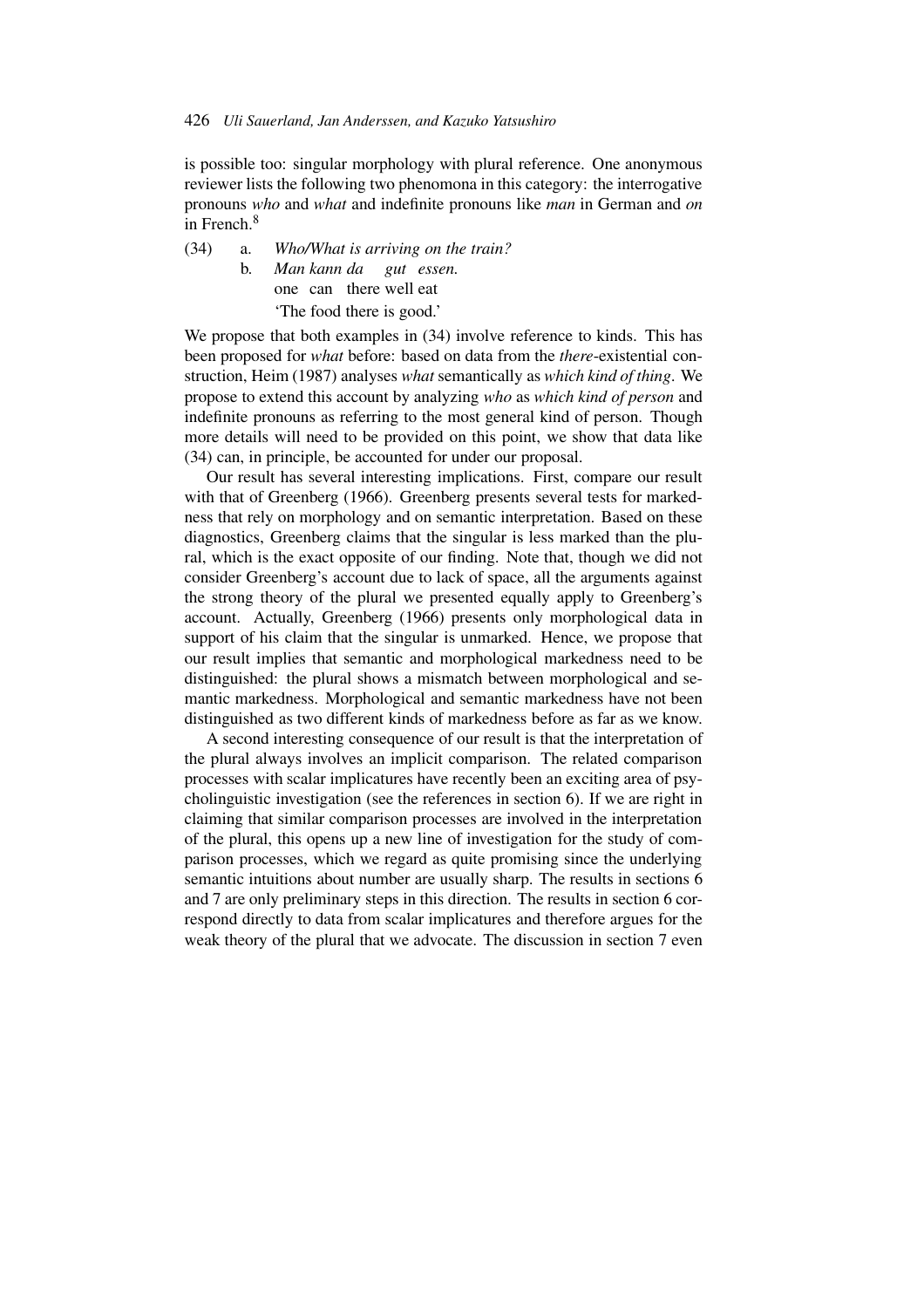provided one new insight concerning the general study of comparison processes: we concluded that the parallel computation of semantic values itself is not hard for the human processor, but that a comparison becomes difficult if the semantic values of two representations that are to be compared differ.

# **Acknowledgement**

We are grateful to Pavel Nabutovsky for his help in conducting the acquisition experiment reported in section 5, and to Tom Roeper, Lyn Frazier, Irene Heim, Jonathan Bobaljik, Josef Bayer, Manfred Krifka, Daniel Taylor, the audience at the Linguistic Evidence Conference and two anonymous reviewers for their helpful suggestions. While writing this paper, Uli Sauerland was supported by an Emmy Noether Grant from the German Research Council DFG (Grant SA 925/1-1 and -2).

### **Notes**

- 1. Varro's terms were actually loan-translationsfrom Ancient Greek. Since Ancient Greek also has a dual form and the plural is therefore associated with cardinalities of three or greater, the term *multitudinis* is natural for the description of this language. Daniel Taylor (p.c.) points out that Aristotle credits Protagoras with the discovery of grammatical number.
- 2. Another class of relevant examples is exemplified by (i). For lack of space, we cannot address these here, but Sauerland (2003) offers an account. (i) *1.0 children are missing.*
- 3. Example (9c) is interesting to consider from the perspective of presupposition projection since the presupposition of the first disjunct at least is not globally satisfied. It is therefore similar to e.g. the example (i), which is frequently discussed, and we believe any solution to (i) would carry over to (9c).
	- (i) *Either there is no bathroom in this house or the bathroom is in an odd place.*
- 4. Unfortunately, we have not been able to investigate the empirical basis of Head's typological generalization in a systematic way. For Bengali, Josef Bayer (p.c.) has claimed that Head is empirically wrong. Furthermore, Head seems to include languages like Spanish on his list where not the personal plural pronoun is used for polite address, but the special pronoun *usted* that has both a singular and a plural form. However, for several other languages that Head considers, we know his generalization to be empirically correct.
- 5. Instead the singular form of the noun as in (i) must be used. One reviewer points out that, in the case of a surgeon addressing two people who both require an operation on their nose, both the plural (17) and the singular (i) can be used, though our account as stated predicts the plural to be obligatory.
	- (i) *Ihre pro*.3PL nose-SG must-SG operated be*Nase muss operiert werden.*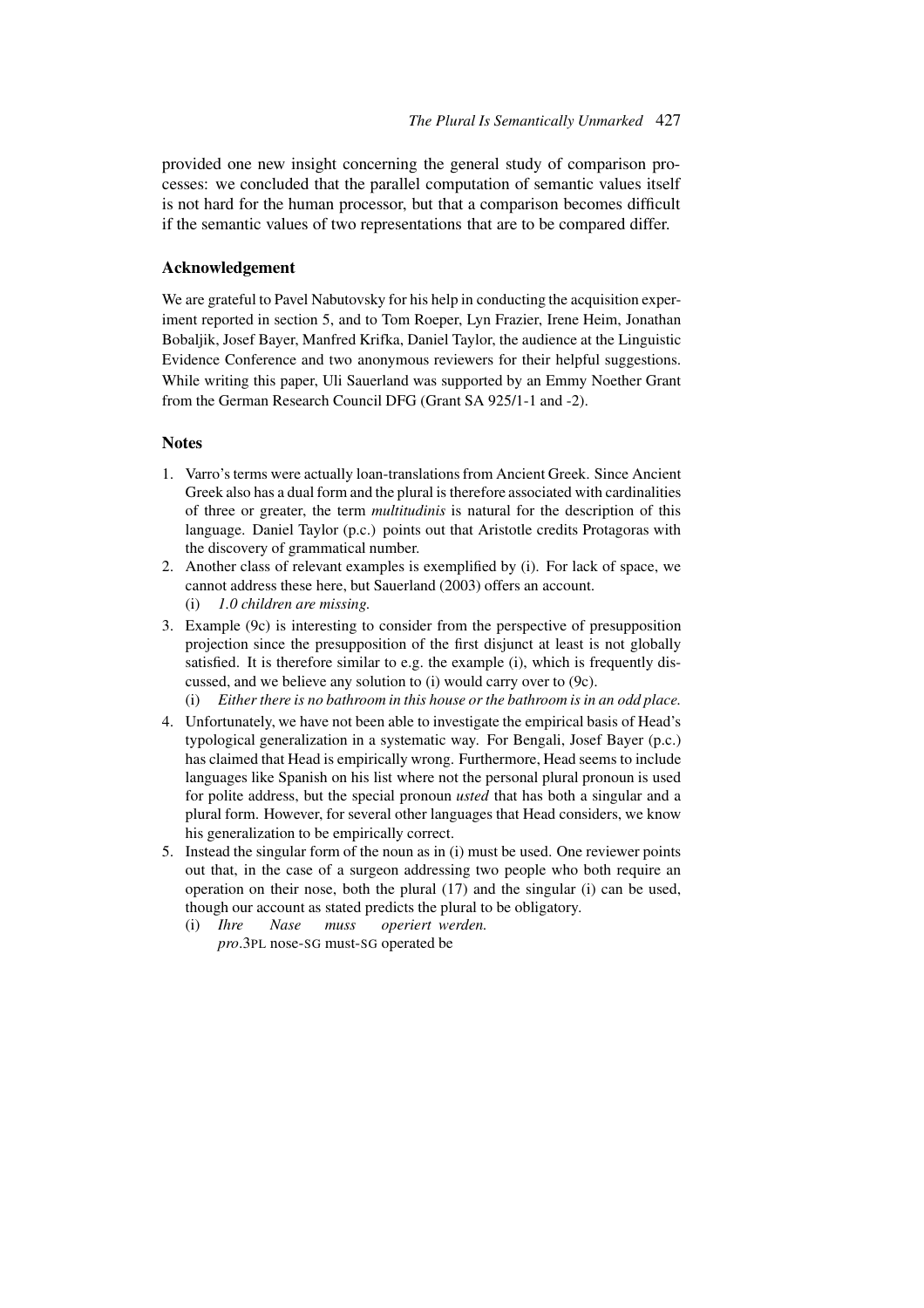Note that the second person singular can sometimes be used when the speaker addresses a group of people he is familiar with. For example, a teacher could say (ii) to his pupils. We assume that use of the singular form to address a group of people reflects a kind of distributivity at the speech act level such that each member of the addressee group is addressed individually.

(ii) *Du musst h9aflich sein.*

*pro*.2SG must-SG polite be

This phenomenon ought to be investigated further, but this is beyond the scope of this paper.

- 6. Here our account differs from the suggestion in Sauerland (2003) that indefinites project an existential presupposition, which is problematic because of (i) and similar examples.
	- (i) *There aren't any unicorns.*
- 7. Number marking on negative indefinites, however, is not always free; Jonathan Bobaljik (p.c.) provided us the contrast in (i). It seems that the singular must be used when it is established that the cardinality is either one or zero.
	- (i) a. *No regulation prohibits this.*
		- b. ?*No regulations prohibit this.*
- 8. The reviewer also mentions examples like (i) as possibly problematic for our account. We assume, though, that these contain a hidden variable that is bound distributively by the subject, such that (i) can be treated analogously to sentences like *The soldiers each raise their right hand.*
	- (i) *Alle heben die rechte Hand.* all raise the right hand

### **References**

Bech, Gunnar

1955/1957 *Studien über das deutsche Verbum infinitum*, volume 35 no. 2 and 26 no. 6 of *Historisk-filologiske Meddelelser*. Det Kongelige Danske Videnskabernes Selskab, Copenhagen.

# Beck, Sigrid and Uli Sauerland

- 2000 Cumulativity is needed: A reply to Winter (2000). *Natural Language Semantics*, 8: 349–371.
- Brown, Penelope and Stephen C. Levinson

1987 *Politeness: Some Universals in Language Use*. Cambridge University Press, Cambridge, UK.

# Chierchia, Gennaro

1998 Plurality of mass nouns and the notion of "semantic parameter". In S. Rothstein, (ed.), *Events and Grammar*, pp. 53–103. Kluwer, Dordrecht, Netherlands.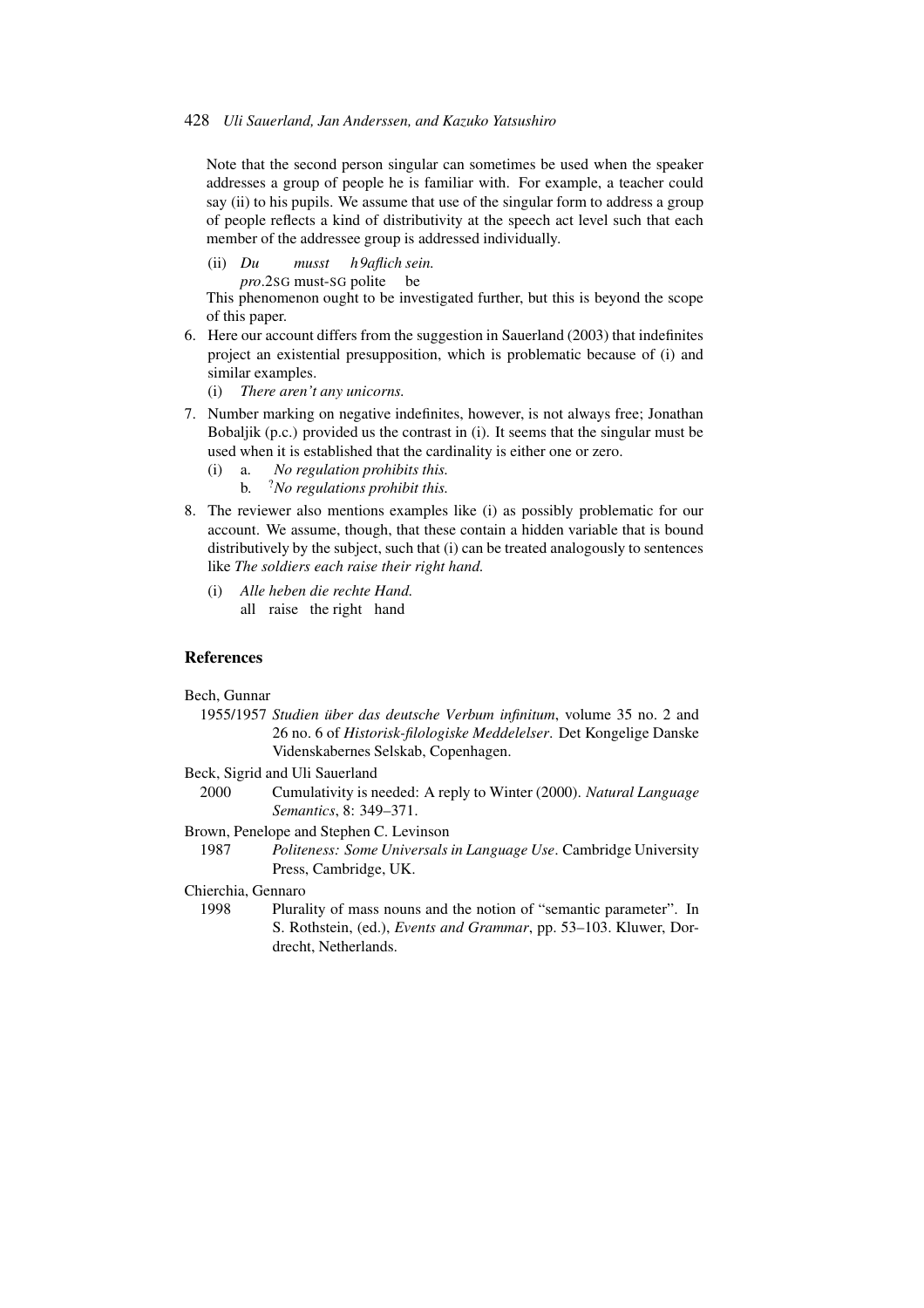|                     | de Villiers, Jill and Tom Roeper                                                                                                                                                                                                               |
|---------------------|------------------------------------------------------------------------------------------------------------------------------------------------------------------------------------------------------------------------------------------------|
| 1991                | The emergence of bound variable structures. In Papers in the Acqui-                                                                                                                                                                            |
|                     | sition of WH. GLSA, University of Massachusetts, Amherst.                                                                                                                                                                                      |
| Greenberg, Joseph   |                                                                                                                                                                                                                                                |
| 1966                | Language Universals. Mouton, The Hague.                                                                                                                                                                                                        |
| Gualmini, Andrea,   | Stephen Crain, Luisa Meroni, Gennaro Chierchia,<br>and                                                                                                                                                                                         |
| Maria Teresa Guasti |                                                                                                                                                                                                                                                |
| 2001                | At the semantics/pragmatics interface in child language. In Proceed-<br>ings of SALT 11, pp. 231-247. CLC-Publications, Cornell University,<br>Ithaca, N.Y.                                                                                    |
| Head, Brian         |                                                                                                                                                                                                                                                |
| 1978                | Respect degrees in pronominal reference. In Joseph Greenberg,<br>Charles Ferguson, and Edith Moravcsik, (eds.), Universals of Hu-<br>man Language, Volume 3, pp. 151-211. Stanford University Press,<br>Stanford.                              |
| Heim, Irene         |                                                                                                                                                                                                                                                |
| 1987                | Where does the definiteness restriction apply? Evidence from the def-<br>initeness of variables. In Eric Reuland and Alice ter Meulen, (eds.),<br>The Representation of (In)definiteness, chapter 2, pp. 21-42. MIT<br>Press, Cambridge, Mass. |
| 1991                | Artikel und Definitheit. In Arnim von Stechow and Dieter Wunder-<br>lich, (eds.), Semantik: Ein internationales Handbuch der zeitgenös-<br>sischen Forschung, pp. 487-535. de Gruyter, Berlin.                                                 |
| Hoeksema, Jack      |                                                                                                                                                                                                                                                |
| 1983                | Plurality and conjunction. In Alice ter Meulen, (ed.), Studies in Mod-                                                                                                                                                                         |
|                     | eltheoretic Semantics, pp. 63-83. Foris, Dordrecht.                                                                                                                                                                                            |
| Jacobs, Joachim     |                                                                                                                                                                                                                                                |
| 1980                | Lexical decomposition in Montague-grammar. Theoretical Linguis-<br>tics, 7: 121-136.                                                                                                                                                           |
| Krifka, Manfred     |                                                                                                                                                                                                                                                |
| 1989                | Nominal reference, temporal constitution and quantification in event<br>semantics. In R. Bartsch et al., (eds.), Semantics and Contextual Ex-<br>pressions, pp. 75–116. Foris.                                                                 |
| Lasersohn, Peter    |                                                                                                                                                                                                                                                |
| 1995                | Plurality, conjunction and events. Kluwer, Dordrecht, Netherlands.                                                                                                                                                                             |
| Noveck, Ira         |                                                                                                                                                                                                                                                |
| 2001                | When children are more logical than adults: Experimental investiga-<br>tions of scalar implicature. Cognition, 78: 165-188.                                                                                                                    |
|                     | Papafragou, Anna and Julien Musolino                                                                                                                                                                                                           |
| 2003                | Scalar implicatures: Experiments at the semantics-pragmatics inter-<br>face. Cognition, 86: 253-282.                                                                                                                                           |
| Penka, Doris        |                                                                                                                                                                                                                                                |
| 2002                | Zur Semantik der negativen Indefinita im Deutschen.<br>Tübingen-<br>Linguistik-Report Nr. 1, Universität Tübingen.                                                                                                                             |